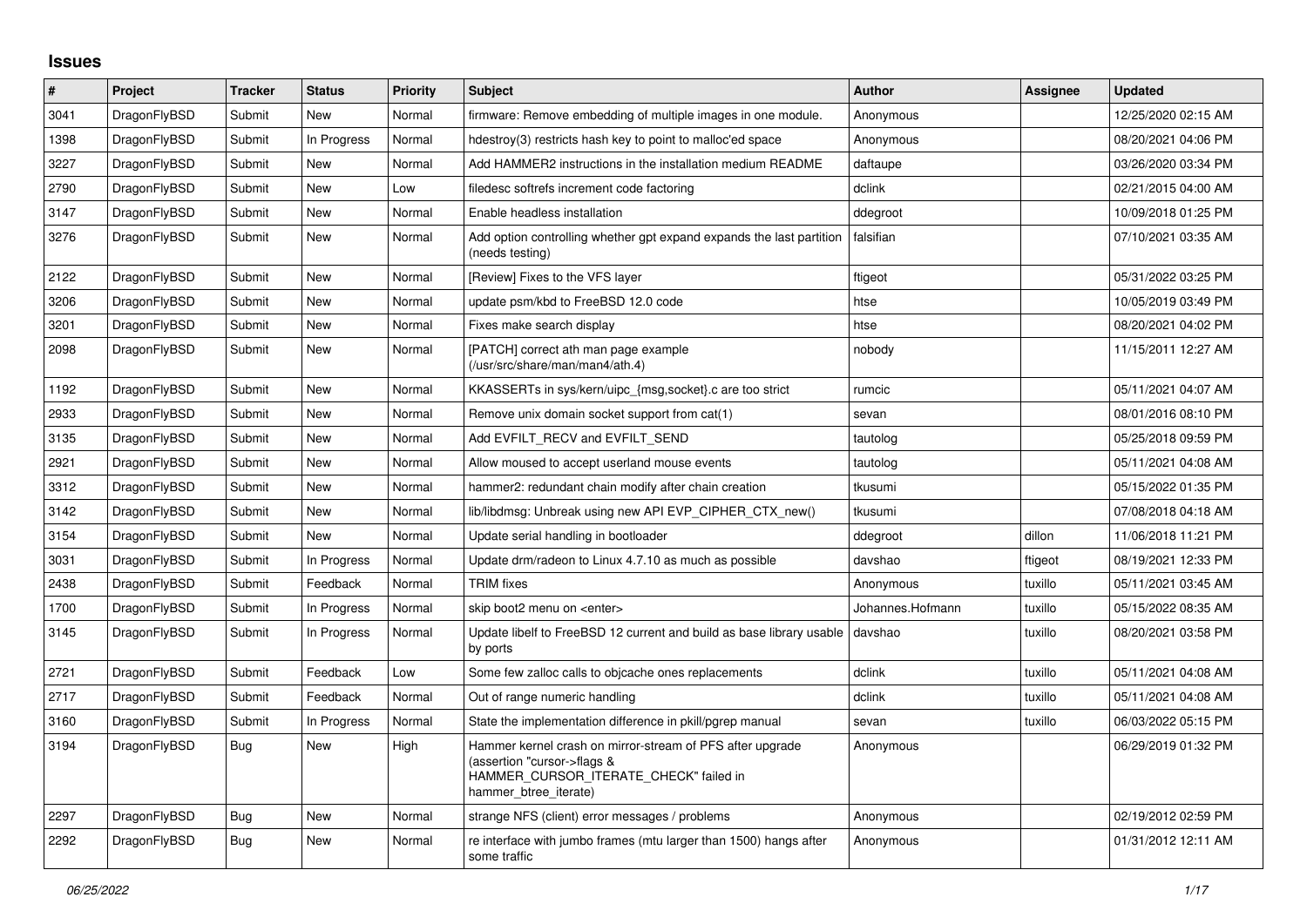| #    | Project      | <b>Tracker</b> | <b>Status</b> | <b>Priority</b> | Subject                                                                                                                      | <b>Author</b>      | <b>Assignee</b> | <b>Updated</b>      |
|------|--------------|----------------|---------------|-----------------|------------------------------------------------------------------------------------------------------------------------------|--------------------|-----------------|---------------------|
| 2052 | DragonFlyBSD | Bug            | <b>New</b>    | Normal          | Kernel panic: CPU APIC ID out of range                                                                                       | Anonymous          |                 | 05/02/2011 11:06 AM |
| 1695 | DragonFlyBSD | Bug            | <b>New</b>    | Normal          | NFS-related system breakdown                                                                                                 | Anonymous          |                 | 04/10/2014 12:35 AM |
| 2806 | DragonFlyBSD | <b>Bug</b>     | New           | Normal          | failed to configure a link-local address on ath0 (errno = 22)                                                                | Chingyuan          |                 | 05/25/2021 01:00 AM |
| 989  | DragonFlyBSD | <b>Bug</b>     | <b>New</b>    | Normal          | installer/fdisk trouble with wrapped values                                                                                  | Discodestroyer     |                 | 02/18/2014 06:27 AM |
| 2620 | DragonFlyBSD | Bug            | <b>New</b>    | Normal          | moused problem                                                                                                               | FilippoMo          |                 | 12/20/2013 10:32 AM |
| 2618 | DragonFlyBSD | <b>Bug</b>     | <b>New</b>    | Normal          | mouse problem on RELEASE-3_6_0                                                                                               | FilippoMo          |                 | 12/20/2013 03:26 AM |
| 2617 | DragonFlyBSD | Bug            | Feedback      | Normal          | Possible issue with wireless mouse on 3.6 release                                                                            | FilippoMo          |                 | 01/14/2015 03:42 PM |
| 2453 | DragonFlyBSD | <b>Bug</b>     | <b>New</b>    | Normal          | panic: assertion "gd->gd spinlocks == $0$ " failed                                                                           | Johannes.Hofmann   |                 | 11/12/2012 12:54 PM |
| 1850 | DragonFlyBSD | <b>Bug</b>     | <b>New</b>    | Normal          | volume-add on hammer root fs panic                                                                                           | Johannes.Hofmann   |                 | 04/18/2019 04:27 AM |
| 3006 | DragonFlyBSD | <b>Bug</b>     | <b>New</b>    | Normal          | boot0cfg: panic in kern_udev.c in function _udev_dict_set_cstr when<br>installing in VirtualBox                              | MichiGreat         |                 | 04/01/2017 02:22 PM |
| 2499 | DragonFlyBSD | Bug            | In Progress   | Urgent          | DRAGONFLY_3_2 lockd not responding correctly                                                                                 | Nerzhul            |                 | 01/22/2013 12:47 PM |
| 1246 | DragonFlyBSD | Bug            | <b>New</b>    | Normal          | bad resolution (monitor desync) with livedvd                                                                                 | Przem0l            |                 | 02/18/2014 06:29 AM |
| 2493 | DragonFlyBSD | <b>Bug</b>     | <b>New</b>    | Normal          | vidcontrol: invalid video mode name                                                                                          | Svarov             |                 | 01/24/2013 09:55 AM |
| 2595 | DragonFlyBSD | Bug            | <b>New</b>    | Normal          | DragonFly 3.4.3 crashes on SUN Blade X6250 with Qlogic ISP 2432<br>FC card                                                   | Turvamies          |                 | 10/07/2013 11:53 AM |
| 3240 | DragonFlyBSD | <b>Bug</b>     | <b>New</b>    | High            | compile error because of openssl with /usr/dports/security/rhash<br>for mysql 8 install                                      | <b>UlasSAYGIN</b>  |                 | 06/04/2020 08:05 AM |
| 3219 | DragonFlyBSD | Bug            | New           | Normal          | x11/xorg port can not be build                                                                                               | <b>UlasSAYGIN</b>  |                 | 03/31/2020 08:57 AM |
| 3120 | DragonFlyBSD | <b>Bug</b>     | New           | Normal          | Intel AC 8260 firmware does not load                                                                                         | Vintodrimmer       |                 | 08/28/2018 03:30 AM |
| 2852 | DragonFlyBSD | Bug            | <b>New</b>    | Normal          | Hammer File System - hangs on undo during system boot / mount -<br>will not recover on DragonFlyBSD newer than 3.6.0         | abale              |                 | 05/11/2021 04:07 AM |
| 1941 | DragonFlyBSD | Bug            | <b>New</b>    | Normal          | wlan config crash                                                                                                            | abandon.every.hope |                 | 12/24/2010 07:54 PM |
| 2250 | DragonFlyBSD | <b>Bug</b>     | <b>New</b>    | Normal          | Kernel panic                                                                                                                 | adamk              |                 | 11/23/2018 01:10 AM |
| 3301 | DragonFlyBSD | <b>Bug</b>     | New           | Normal          | Gkrellm from the packages is not showing logged in users in main<br>window, logged in users always $== 0$                    | adrian             |                 | 01/08/2022 04:24 AM |
| 3300 | DragonFlyBSD | Bug            | <b>New</b>    | Normal          | Running Xvnc from TigerVNC package through the INETD daemon<br>in TCP WAIT mode fails hard                                   | adrian             |                 | 01/08/2022 04:25 AM |
| 3299 | DragonFlyBSD | <b>Bug</b>     | In Progress   | Normal          | DragonFlyBSD reports utterly wrong uptime (most of the time, right<br>after booting in)                                      | adrian             |                 | 11/11/2021 01:43 PM |
| 2210 | DragonFlyBSD | Bug            | New           | Normal          | Bugtracker cannot assign default project for new users                                                                       | ahuete.devel       |                 | 11/17/2011 11:30 AM |
| 1824 | DragonFlyBSD | Bug            | Feedback      | Normal          | kernel panic, x86, 2.7.3.859.ge5104                                                                                          | akirchhoff135014   |                 | 03/10/2013 07:49 AM |
| 2520 | DragonFlyBSD | <b>Bug</b>     | New           | Normal          | panic: assertion "IS_SERIALIZED((ifp->if_serializer))" failed in<br>if default serialize assert at /usr/src/sys/net/if.c:437 | ano                |                 | 03/09/2013 12:14 AM |
| 2329 | DragonFlyBSD | Bug            | New           | Normal          | ibm x3550 & acpi                                                                                                             | ano                |                 | 06/03/2014 11:37 AM |
| 3311 | DragonFlyBSD | Bug            | New           | Low             | TrueCrypt support may cause kernel crash                                                                                     | arcade@b1t.name    |                 | 04/29/2022 06:19 AM |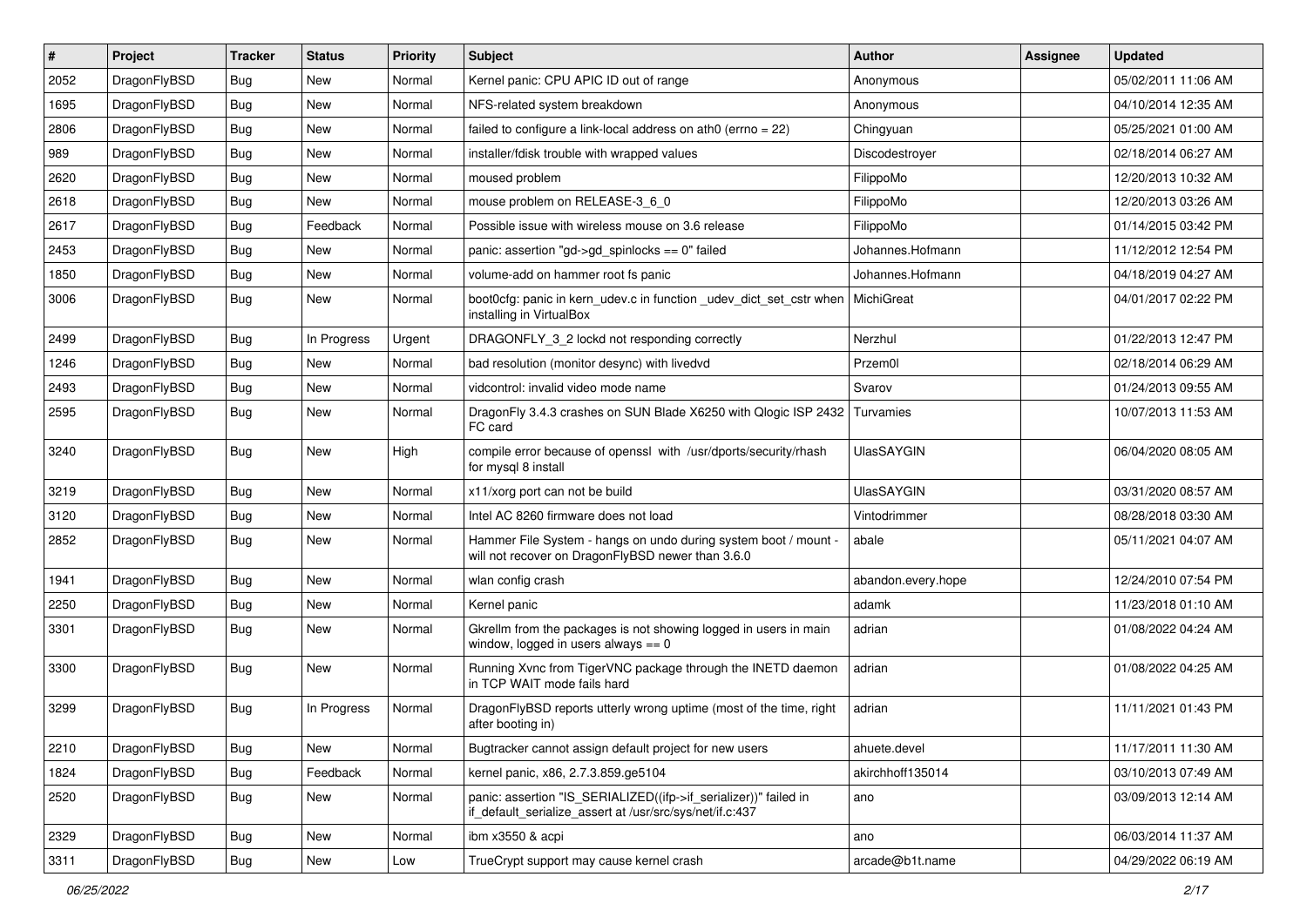| $\vert$ # | <b>Project</b> | <b>Tracker</b> | <b>Status</b> | <b>Priority</b> | <b>Subject</b>                                                                                                | Author             | Assignee | <b>Updated</b>      |
|-----------|----------------|----------------|---------------|-----------------|---------------------------------------------------------------------------------------------------------------|--------------------|----------|---------------------|
| 3278      | DragonFlyBSD   | <b>Bug</b>     | <b>New</b>    | Normal          | Second screen image is distorted                                                                              | arcade@b1t.name    |          | 07/10/2021 03:36 AM |
| 3209      | DragonFlyBSD   | Bug            | <b>New</b>    | Normal          | svc has some minor bugs                                                                                       | arcade@b1t.name    |          | 10/24/2019 09:08 AM |
| 2882      | DragonFlyBSD   | <b>Bug</b>     | <b>New</b>    | Low             | bridge sends packets from individual interfaces                                                               | arcade@b1t.name    |          | 01/09/2016 12:43 PM |
| 2878      | DragonFlyBSD   | <b>Bug</b>     | <b>New</b>    | Low             | [fix] CCVER problem when using clang and cpu extensions<br>(intrinsics)                                       | arcade@b1t.name    |          | 06/24/2016 04:25 AM |
| 2877      | DragonFlyBSD   | <b>Bug</b>     | <b>New</b>    | Low             | sed fails when working with UTF-8 locale and non-UTF symbols                                                  | arcade@b1t.name    |          | 12/30/2015 11:20 AM |
| 1148      | DragonFlyBSD   | <b>Bug</b>     | In Progress   | Low             | BCM4311 wireless network adapter detected but not functional                                                  | archimedes.gaviola |          | 05/11/2021 04:00 AM |
| 2107      | DragonFlyBSD   | Bug            | <b>New</b>    | Normal          | 2.10.1 sata dvd drive issue                                                                                   | ausppc             |          | 07/31/2011 08:41 PM |
| 331       | DragonFlyBSD   | Bug            | In Progress   | Normal          | ftpsesame (aka Bridging S01E03)                                                                               | bastyaelvtars      |          | 03/09/2013 12:28 PM |
| 3132      | DragonFlyBSD   | Bug            | <b>New</b>    | Low             | unifdef mined                                                                                                 | bcallah            |          | 04/26/2018 08:34 PM |
| 1718      | DragonFlyBSD   | <b>Bug</b>     | Feedback      | Normal          | IDE disk drive not detected by x86 64 2.6.1 Live CD                                                           | bcox               |          | 11/27/2021 08:25 AM |
| 3284      | DragonFlyBSD   | Bug            | <b>New</b>    | Normal          | Wrong towlower() result for U+038A                                                                            | bhaible            |          | 07/10/2021 03:34 AM |
| 3283      | DragonFlyBSD   | <b>Bug</b>     | <b>New</b>    | Normal          | mknodat() cannot create FIFOs                                                                                 | bhaible            |          | 07/10/2021 03:34 AM |
| 3282      | DragonFlyBSD   | Bug            | <b>New</b>    | Normal          | unexpected errno value from fopen()                                                                           | bhaible            |          | 07/10/2021 03:34 AM |
| 3281      | DragonFlyBSD   | <b>Bug</b>     | New           | Normal          | Crash after leaving unattended for a while                                                                    | bhaible            |          | 07/10/2021 03:32 AM |
| 1882      | DragonFlyBSD   | Bug            | <b>New</b>    | Low             | Idea for handling new USB vendor/device codes                                                                 | bmk                |          | 10/20/2010 12:15 PM |
| 3110      | DragonFlyBSD   | <b>Bug</b>     | <b>New</b>    | Normal          | crash with ipfw3 under load                                                                                   | bnegre82           |          | 12/09/2017 06:22 AM |
| 3101      | DragonFlyBSD   | Bug            | <b>New</b>    | Low             | PFI CGI install not working in dragonflybsd 5.0.1 USB install                                                 | bnegre82           |          | 05/11/2021 04:14 AM |
| 1594      | DragonFlyBSD   | <b>Bug</b>     | <b>New</b>    | Normal          | Kernel panic during boot from Live CD on Dell E6400                                                           | bodie              |          | 05/11/2021 03:54 AM |
| 1521      | DragonFlyBSD   | Bug            | Feedback      | Normal          | amd64 2.4 livecd won't mount root at boot                                                                     | bolapara           |          | 01/28/2018 03:45 AM |
| 2115      | DragonFlyBSD   | <b>Bug</b>     | <b>New</b>    | Normal          | [msk] system freeze after receive some paquet                                                                 | bsdsx              |          | 08/22/2011 10:22 AM |
| 725       | DragonFlyBSD   | <b>Bug</b>     | In Progress   | Low             | 'make distribution' fails w/'ro' /usr/obj                                                                     | c.turner           |          | 03/09/2013 01:01 PM |
| 2319      | DragonFlyBSD   | <b>Bug</b>     | <b>New</b>    | Normal          | crypt/passwd forward compat                                                                                   | c.turner1          |          | 02/28/2012 12:39 PM |
| 1618      | DragonFlyBSD   | Bug            | Feedback      | Normal          | collision for 'struct pmap' when using RPC and <sys user.h=""></sys>                                          | carenas            |          | 05/11/2021 04:05 AM |
| 3143      | DragonFlyBSD   | Bug            | <b>New</b>    | Normal          | assertion "0" failed in hammer2_inode_xop_chain_sync                                                          | cbin               |          | 07/18/2018 12:50 PM |
| 2859      | DragonFlyBSD   | <b>Bug</b>     | <b>New</b>    | Low             | Installer configuration menu always highlights "Select timezone", no<br>matter which step was last completed. | cgag               |          | 12/02/2015 01:54 PM |
| 2858      | DragonFlyBSD   | Bug            | <b>New</b>    | Low             | Installer "Local or UTC" question should have "No" selected by<br>default.                                    | cgag               |          | 12/02/2015 01:18 PM |
| 3139      | DragonFlyBSD   | <b>Bug</b>     | <b>New</b>    | Normal          | USB Mouse Does Not Work in DragonflyBSD guest on VirtualBox                                                   | chiguy1256         |          | 06/24/2018 10:14 PM |
| 3280      | DragonFlyBSD   | <b>Bug</b>     | <b>New</b>    | Normal          | KMS console and i915(4) not working in 6.0                                                                    | cmusser            |          | 07/10/2021 03:35 AM |
| 2736      | DragonFlyBSD   | <b>Bug</b>     | <b>New</b>    | High            | kernel panics on acpi timer probe function                                                                    | cnb                |          | 05/11/2021 03:55 AM |
| 2735      | DragonFlyBSD   | Bug            | <b>New</b>    | Urgent          | iwn panics SYSSASSERT                                                                                         | cnb                |          | 05/11/2021 03:55 AM |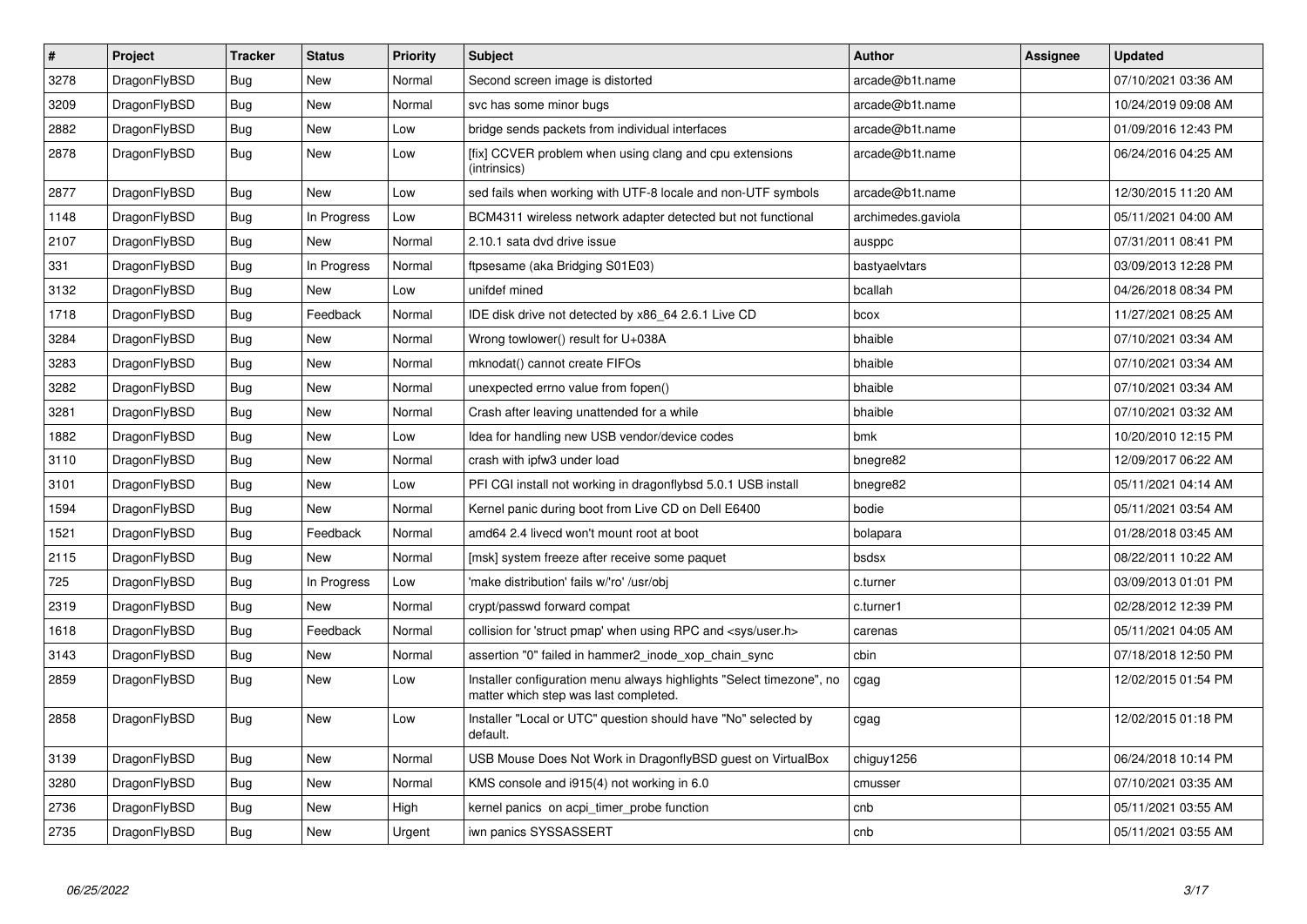| $\sharp$ | Project      | <b>Tracker</b> | <b>Status</b> | <b>Priority</b> | <b>Subject</b>                                                                                                                                           | Author        | Assignee | <b>Updated</b>      |
|----------|--------------|----------------|---------------|-----------------|----------------------------------------------------------------------------------------------------------------------------------------------------------|---------------|----------|---------------------|
| 1481     | DragonFlyBSD | Bug            | Feedback      | Normal          | panic: assertion: kva_p(buf) in soopt_from_kbuf (after ipfw pipe<br>show, 2.2.1-R)                                                                       | combiner      |          | 05/11/2021 04:01 AM |
| 1307     | DragonFlyBSD | Bug            | In Progress   | Normal          | hammer tid -2 shows unexpected result                                                                                                                    | corecode      |          | 10/18/2016 05:29 PM |
| 2687     | DragonFlyBSD | Bug            | New           | Normal          | natacontrol software RAID in installer                                                                                                                   | csmelosky     |          | 06/22/2014 12:03 PM |
| 3243     | DragonFlyBSD | Bug            | <b>New</b>    | Normal          | SMART status not reported properly for SSD disks                                                                                                         | daftaupe      |          | 09/09/2020 11:03 PM |
| 2994     | DragonFlyBSD | Bug            | <b>New</b>    | Normal          | Intermittent boot hangs after git: hammer - HAMMER Version 7                                                                                             | davshao       |          | 03/30/2017 02:06 PM |
| 2835     | DragonFlyBSD | <b>Bug</b>     | New           | Normal          | /usr/include/c++/5.0/bits/c++locale.h likes<br>POSIX C SOURCE>=200809                                                                                    | davshao       |          | 11/18/2015 03:40 AM |
| 2688     | DragonFlyBSD | Bug            | <b>New</b>    | Normal          | 67613368bdda7 Fix wrong checks for U4B presence Asrock Z77M<br>difficulty detecting USB keyboard                                                         | davshao       |          | 06/28/2014 07:08 PM |
| 2652     | DragonFlyBSD | Bug            | New           | Normal          | 189a0ff3761b47  ix: Implement MSI-X support locks up Lenovo<br>S10 Intel Atom n270                                                                       | davshao       |          | 05/14/2014 01:55 AM |
| 2414     | DragonFlyBSD | Bug            | In Progress   | Normal          | Lenovo S10 acpi freeze (not new)                                                                                                                         | davshao       |          | 05/11/2021 04:13 AM |
| 3076     | DragonFlyBSD | Bug            | <b>New</b>    | Normal          | sys/dev/netif/ig_hal/e1000_ich8lan.c:1594: sanity checking mixup?                                                                                        | dcb           |          | 10/11/2017 01:58 AM |
| 3025     | DragonFlyBSD | Bug            | New           | Normal          | sys/dev/powermng/powernow/powernow.c:284: bad comparison?                                                                                                | dcb           |          | 09/23/2017 07:45 AM |
| 3024     | DragonFlyBSD | Bug            | New           | Low             | sys/dev/netif/wi/if_wi.c:1090]: (style) Redundant condition                                                                                              | dcb           |          | 04/11/2017 11:56 AM |
| 3022     | DragonFlyBSD | Bug            | <b>New</b>    | Normal          | sys/dev/netif/ath/ath/if ath.c:2142: strange bitmask?                                                                                                    | dcb           |          | 04/11/2017 11:49 AM |
| 3021     | DragonFlyBSD | Bug            | In Progress   | Normal          | sys/dev/drm/i915/i915_gem_stolen.c:115]: (error) Signed integer<br>overflow for expression '65535<<20'                                                   | dcb           |          | 04/11/2017 12:46 PM |
| 3018     | DragonFlyBSD | Bug            | New           | Normal          | sys/bus/u4b/wlan/if run.c:5464]: (style) Redundant condition                                                                                             | dcb           |          | 04/11/2017 11:26 AM |
| 3011     | DragonFlyBSD | Bug            | In Progress   | Normal          | dragonfly/sys/dev/netif/re/re.c: suspicious code?                                                                                                        | dcb           |          | 07/29/2017 01:26 AM |
| 2708     | DragonFlyBSD | Bug            | New           | Normal          | unable to send TCP nor UDP on age(4) interface                                                                                                           | dermiste      |          | 05/11/2021 03:54 AM |
| 1774     | DragonFlyBSD | Bug            | <b>New</b>    | Normal          | New IP header cleanup branch available for testing                                                                                                       | dillon        |          | 05/15/2022 10:59 AM |
| 1448     | DragonFlyBSD | Bug            | Feedback      | Normal          | panic: assertion: tp->tt msg->tt cpuid == mycpuid in<br>tcp_callout_active tcp_output tcp_usr_send netmsg_pru_send<br>netmsg_service tcpmsg_service_loop | dillon        |          | 05/11/2021 04:00 AM |
| 1429     | DragonFlyBSD | Bug            | Feedback      | Normal          | vkernel bug - "mfree: m->m_nextpkt != NULL"                                                                                                              | dillon        |          | 05/11/2021 04:00 AM |
| 1336     | DragonFlyBSD | Bug            | In Progress   | Normal          | Still looking for reports of missed directory entries w/ HAMMER                                                                                          | dillon        |          | 05/11/2021 04:00 AM |
| 3117     | DragonFlyBSD | Bug            | <b>New</b>    | Normal          | Problem with colours if "intel" video-driver used                                                                                                        | dpostolov     |          | 01/07/2018 11:35 PM |
| 3116     | DragonFlyBSD | <b>Bug</b>     | <b>New</b>    | Normal          | da0 detects on very big volume if to _remove_ usb install stick and<br>reboot on Intel NUC5PPYH                                                          | dpostolov     |          | 01/07/2018 09:40 PM |
| 1877     | DragonFlyBSD | <b>Bug</b>     | New           | Normal          | Freeze during 1st hammer cleanup after new install                                                                                                       | elekktretterr |          | 05/15/2022 11:43 AM |
| 1669     | DragonFlyBSD | <b>Bug</b>     | In Progress   | Normal          | Drive wont open using button                                                                                                                             | elekktretterr |          | 02/29/2012 12:05 PM |
| 1668     | DragonFlyBSD | <b>Bug</b>     | Feedback      | Normal          | Power button not working                                                                                                                                 | elekktretterr |          | 03/10/2013 06:22 AM |
| 1634     | DragonFlyBSD | Bug            | New           | Normal          | panic: spin lock: 0xe4ad1320, indefinitive wait!                                                                                                         | elekktretterr |          | 01/19/2015 03:21 AM |
| 1613     | DragonFlyBSD | <b>Bug</b>     | Feedback      | Normal          | USB Keyboard not working on master                                                                                                                       | elekktretterr |          | 05/11/2021 04:05 AM |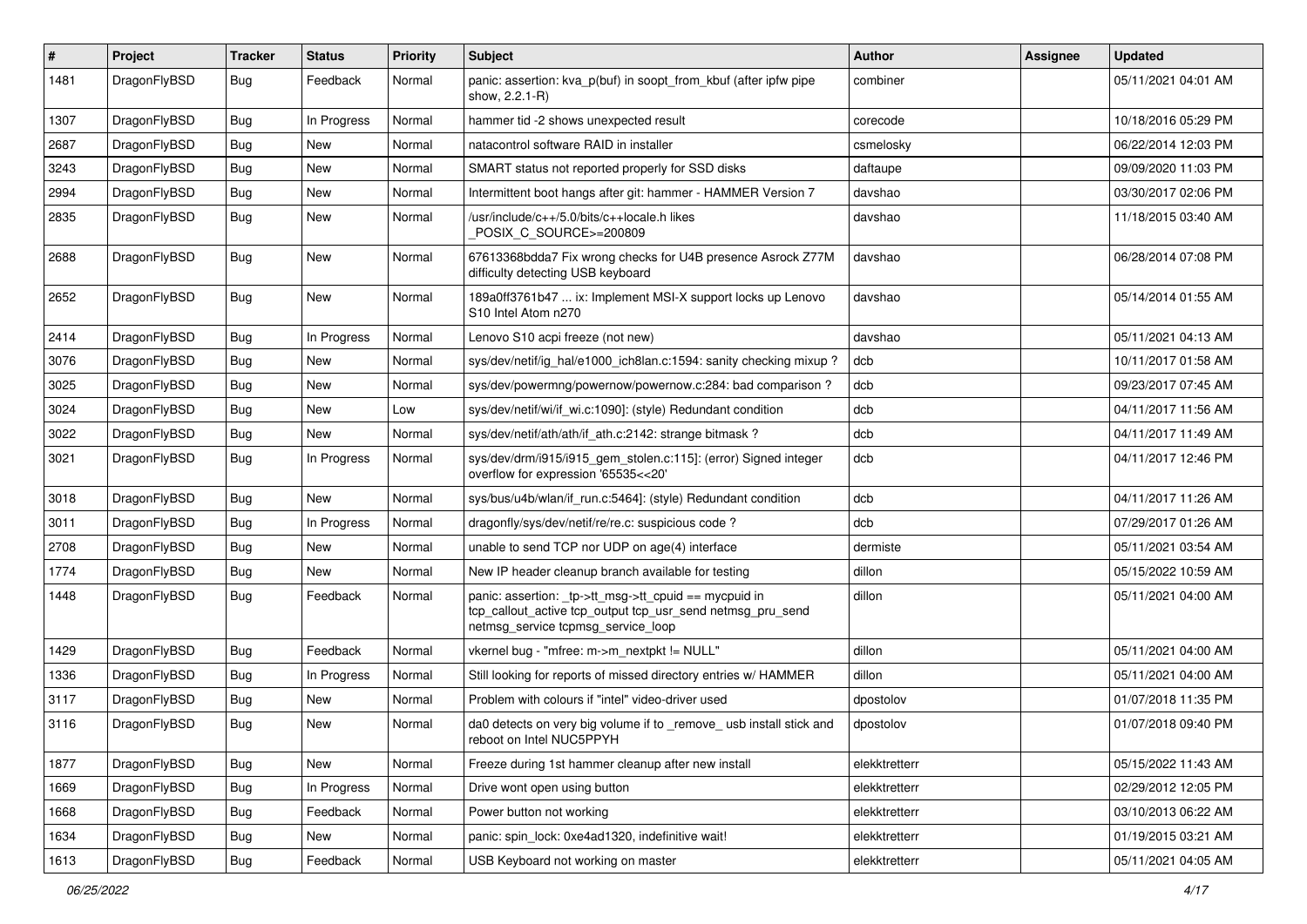| #    | Project      | <b>Tracker</b> | <b>Status</b> | <b>Priority</b> | Subject                                                                                                    | <b>Author</b> | Assignee | <b>Updated</b>      |
|------|--------------|----------------|---------------|-----------------|------------------------------------------------------------------------------------------------------------|---------------|----------|---------------------|
| 1463 | DragonFlyBSD | Bug            | New           | Normal          | Mountroot before drives are initialized                                                                    | elekktretterr |          | 12/07/2010 01:30 PM |
| 1456 | DragonFlyBSD | Bug            | Feedback      | Normal          | Microsoft wireless desktop problems                                                                        | elekktretterr |          | 01/15/2015 08:34 AM |
| 1454 | DragonFlyBSD | <b>Bug</b>     | Feedback      | Normal          | Unable to boot from external USB DVD drive                                                                 | elekktretterr |          | 05/11/2021 04:01 AM |
| 1194 | DragonFlyBSD | <b>Bug</b>     | New           | Normal          | SCSI errors while trying to copy photos from my camera                                                     | elekktretterr |          | 01/14/2015 04:39 PM |
| 1181 | DragonFlyBSD | Bug            | In Progress   | Normal          | ACX111 panic                                                                                               | elekktretterr |          | 05/11/2021 04:00 AM |
| 2254 | DragonFlyBSD | <b>Bug</b>     | <b>New</b>    | Normal          | panic: assertion "ref < &td->td toks end" failed in lwkt gettoken at<br>/usr/src/sys/kern/lwkt_token.c:588 | eocallaghan   |          | 12/05/2011 10:21 PM |
| 2164 | DragonFlyBSD | Bug            | <b>New</b>    | Normal          | panic on reboot from usb.                                                                                  | eocallaghan   |          | 10/27/2011 09:29 AM |
| 2161 | DragonFlyBSD | Bug            | <b>New</b>    | Normal          | Outdated xorg.conf file gets installed into etc and screws up mouse                                        | eocallaghan   |          | 10/27/2011 01:51 PM |
| 2158 | DragonFlyBSD | Bug            | <b>New</b>    | Normal          | iwn panics with assertion on boot.                                                                         | eocallaghan   |          | 10/24/2011 04:13 PM |
| 1947 | DragonFlyBSD | Bug            | <b>New</b>    | Low             | GA-880GM-UD2H (rev. 1.3) AHCI fails to detect disks at the end of<br>the RAID controller                   | eocallaghan   |          | 11/27/2021 08:46 AM |
| 1592 | DragonFlyBSD | <b>Bug</b>     | Feedback      | Normal          | AcpiOSUnmapMemory: Warning, deallocation did not track<br>allocation.                                      | eocallaghan   |          | 06/02/2014 07:45 AM |
| 1591 | DragonFlyBSD | Bug            | Feedback      | Normal          | Lenovo X301 hangs with AHCI Driver CMD TIMEOUT<br>$STS=d0e$ BSY>                                           | eocallaghan   |          | 05/11/2021 04:05 AM |
| 2544 | DragonFlyBSD | Bug            | <b>New</b>    | Normal          | live DVD system boot (menu option 1) caused db> prompt on<br>PE1950                                        | estrabd       |          | 05/11/2021 03:54 AM |
| 2075 | DragonFlyBSD | Bug            | <b>New</b>    | Normal          | pflogd on x86 64                                                                                           | fanch         |          | 05/16/2011 04:04 PM |
| 2657 | DragonFlyBSD | <b>Bug</b>     | New           | High            | Needs acl to migrate our servers                                                                           | ferney        |          | 03/31/2014 11:37 AM |
| 2569 | DragonFlyBSD | Bug            | <b>New</b>    | Normal          | ctime NFS                                                                                                  | ferney        |          | 08/11/2013 04:35 AM |
| 1672 | DragonFlyBSD | <b>Bug</b>     | Feedback      | Normal          | panic (trap 12) around btree search() in 2.4.1-RELEASE                                                     | floid         |          | 01/19/2015 03:36 AM |
| 979  | DragonFlyBSD | Bug            | Feedback      | Normal          | Failure-prone USB mass storage (SB600? msdosfs? CAM?)                                                      | floid         |          | 01/15/2015 08:38 AM |
| 846  | DragonFlyBSD | Bug            | Feedback      | Normal          | USB bugs:usb mouse can't used!                                                                             | frankning     |          | 01/15/2015 08:36 AM |
| 1899 | DragonFlyBSD | Bug            | <b>New</b>    | Normal          | Keyboard doesn't work                                                                                      | fransm        |          | 05/15/2022 03:32 PM |
| 2803 | DragonFlyBSD | Bug            | <b>New</b>    | Normal          | HAMMER: Warning: UNDO area too small!                                                                      | ftigeot       |          | 03/11/2015 03:42 PM |
| 2674 | DragonFlyBSD | <b>Bug</b>     | New           | Normal          | <b>GPT Support</b>                                                                                         | ftigeot       |          | 12/28/2015 02:54 PM |
| 2619 | DragonFlyBSD | <b>Bug</b>     | New           | Normal          | DragonFly 3.6 can't be installed on a 6TB volume                                                           | ftigeot       |          | 02/23/2014 11:55 PM |
| 2535 | DragonFlyBSD | Bug            | <b>New</b>    | Normal          | Imap processes apparentlt blocked on disk I/O                                                              | ftigeot       |          | 04/02/2013 09:31 AM |
| 2403 | DragonFlyBSD | Bug            | New           | Low             | newfs -E doesn't handle /dev/serno device names properly                                                   | ftigeot       |          | 08/17/2012 05:07 AM |
| 2051 | DragonFlyBSD | Bug            | New           | Normal          | No ipv6 lan route entry created on 2.10                                                                    | ftigeot       |          | 04/21/2011 10:37 AM |
| 1923 | DragonFlyBSD | <b>Bug</b>     | New           | Normal          | Abysmal NFS performance with IPv6                                                                          | ftigeot       |          | 12/05/2010 09:34 PM |
| 1826 | DragonFlyBSD | <b>Bug</b>     | New           | Normal          | panic during boot: assertion so->so_port  in tcp_input                                                     | ftigeot       |          | 05/15/2022 11:05 AM |
| 1818 | DragonFlyBSD | <b>Bug</b>     | New           | Normal          | panic: Bad tailq NEXT (kqueue issue ?)                                                                     | ftigeot       |          | 05/15/2022 11:40 AM |
| 3165 | DragonFlyBSD | Bug            | New           | Normal          | Looping at boot time                                                                                       | gop           |          | 12/28/2018 01:04 PM |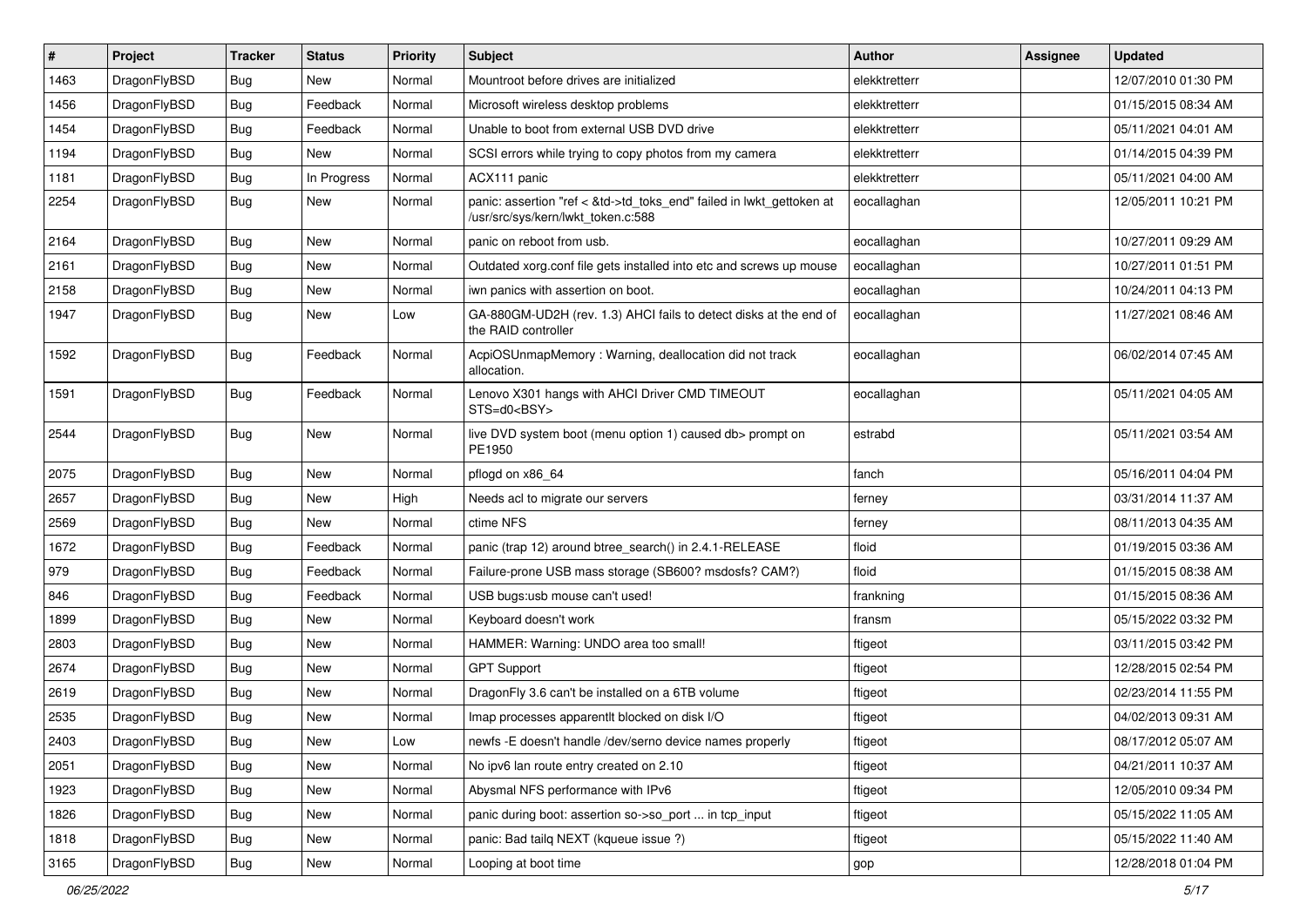| ∦    | Project      | <b>Tracker</b> | <b>Status</b> | <b>Priority</b> | <b>Subject</b>                                                                                             | <b>Author</b>   | Assignee | <b>Updated</b>      |
|------|--------------|----------------|---------------|-----------------|------------------------------------------------------------------------------------------------------------|-----------------|----------|---------------------|
| 2095 | DragonFlyBSD | Bug            | <b>New</b>    | Low             | Running installer post-install: Unsupported DFUI transport "                                               | greenrd         |          | 06/26/2011 09:20 AM |
| 2094 | DragonFlyBSD | <b>Bug</b>     | <b>New</b>    | Normal          | Segfault when gdb printing backtrace from core dump                                                        | greenrd         |          | 06/25/2011 04:14 PM |
| 1563 | DragonFlyBSD | <b>Bug</b>     | Feedback      | Normal          | reset(1) doesn't reset terminal to the defaults                                                            | hasso           |          | 03/10/2013 04:17 AM |
| 1525 | DragonFlyBSD | Bug            | <b>New</b>    | Normal          | boehm-gc problems                                                                                          | hasso           |          | 10/13/2012 07:13 PM |
| 1502 | DragonFlyBSD | Bug            | In Progress   | Normal          | Lock while deleting files from nohistory HAMMER directories                                                | hasso           |          | 03/10/2013 04:28 AM |
| 1486 | DragonFlyBSD | Bug            | Feedback      | Normal          | Interrupt storm related to SATA DVD device                                                                 | hasso           |          | 05/11/2021 04:01 AM |
| 1313 | DragonFlyBSD | Bug            | New           | Low             | Signal code in kernel needs major overhaul (signal queues,<br>si code, si addr)                            | hasso           |          | 05/11/2021 04:00 AM |
| 884  | DragonFlyBSD | Bug            | In Progress   | High            | Performance/memory problems under filesystem IO load                                                       | hasso           |          | 05/11/2021 03:50 AM |
| 2680 | DragonFlyBSD | Bug            | <b>New</b>    | Low             | boot0cfg update makes box unbootable                                                                       | herrgard        |          | 06/10/2014 06:02 AM |
| 2125 | DragonFlyBSD | <b>Bug</b>     | <b>New</b>    | Normal          | Weird garbage in dmesg                                                                                     | herrgard        |          | 08/30/2011 08:04 PM |
| 2045 | DragonFlyBSD | Bug            | <b>New</b>    | Normal          | ral(4): Fatal trap 12: page fault while in kernel mode (two panics)                                        | herrgard        |          | 11/03/2011 05:34 PM |
| 1982 | DragonFlyBSD | Bug            | <b>New</b>    | Low             | There is no linuxulator on x86-64                                                                          | herrgard        |          | 05/31/2022 02:25 PM |
| 3189 | DragonFlyBSD | Bug            | <b>New</b>    | Normal          | Allow DragonFly Mail Agent to accept an alternate config via<br>command line switch                        | iang            |          | 08/16/2021 12:42 AM |
| 3029 | DragonFlyBSD | Bug            | <b>New</b>    | Normal          | Running DflyBSD 4.8 on FreeBSD bhyve as a guest                                                            | iron            |          | 05/13/2022 04:33 AM |
| 2604 | DragonFlyBSD | Bug            | <b>New</b>    | Normal          | dell laptop does not boot with LATEST                                                                      | isenmann        |          | 11/20/2013 02:07 AM |
| 3134 | DragonFlyBSD | Bug            | <b>New</b>    | Normal          | RFC 3021 (/31 networks) appear to be unsupported                                                           | jailbird        |          | 05/16/2018 11:03 PM |
| 2369 | DragonFlyBSD | <b>Bug</b>     | New           | Normal          | panic: Bad link elm 0xffffffe07edf6068 next->prev != elm                                                   | jaydg           |          | 08/15/2012 03:04 AM |
| 2308 | DragonFlyBSD | Bug            | New           | Normal          | System freeze when unloading snd_hda                                                                       | jaydg           |          | 02/19/2012 07:15 AM |
| 2731 | DragonFlyBSD | Bug            | In Progress   | Normal          | Screen full of random colors when starting Xorg with Intel Haswell<br>HD Graphics P4600                    | jkatzmaier      |          | 11/12/2014 04:08 PM |
| 2890 | DragonFlyBSD | Bug            | New           | Normal          | not able to boot usb installer on Toshiba Chromebook 2                                                     | johnnywhishbone |          | 02/22/2016 03:42 AM |
| 2712 | DragonFlyBSD | Bug            | New           | Normal          | connect(2) returns EINVAL when retrying after ECONNREFUSED                                                 | jorisgio        |          | 08/14/2014 05:31 PM |
| 2568 | DragonFlyBSD | Bug            | New           | Normal          | <b>AHCI</b> panic                                                                                          | josepht         |          | 06/07/2013 05:52 PM |
| 2013 | DragonFlyBSD | Bug            | In Progress   | Normal          | oversized DMA request loop                                                                                 | josepht         |          | 05/11/2021 04:06 AM |
| 1745 | DragonFlyBSD | <b>Bug</b>     | Feedback      | Normal          | kmalloc panic                                                                                              | josepht         |          | 05/11/2021 04:05 AM |
| 1330 | DragonFlyBSD | Bug            | Feedback      | Normal          | Hammer, usb disk, SYNCHRONIZE CACHE failure                                                                | josepht         |          | 06/02/2014 04:56 AM |
| 1717 | DragonFlyBSD | Bug            | Feedback      | Normal          | HAMMER panic in hammer_cursor_down()                                                                       | josepht1        |          | 05/11/2021 04:05 AM |
| 2245 | DragonFlyBSD | Bug            | New           | Normal          | panic: assertion "ref < &td->td_toks_end" failed in lwkt_gettoken at<br>/usr/src/sys/kern/lwkt_token.c:588 | juanfra684      |          | 11/22/2011 07:41 PM |
| 2153 | DragonFlyBSD | Bug            | <b>New</b>    | Normal          | Too many unuseful warnings at boot                                                                         | juanfra684      |          | 10/18/2011 10:16 PM |
| 3228 | DragonFlyBSD | Bug            | New           | Low             | pfi_kif_unref: state refcount <= 0 in dmesg                                                                | justin          |          | 03/05/2021 06:39 AM |
| 2444 | DragonFlyBSD | Bug            | New           | Normal          | Crash during Hammer overnight cleanup                                                                      | justin          |          | 11/04/2012 07:58 AM |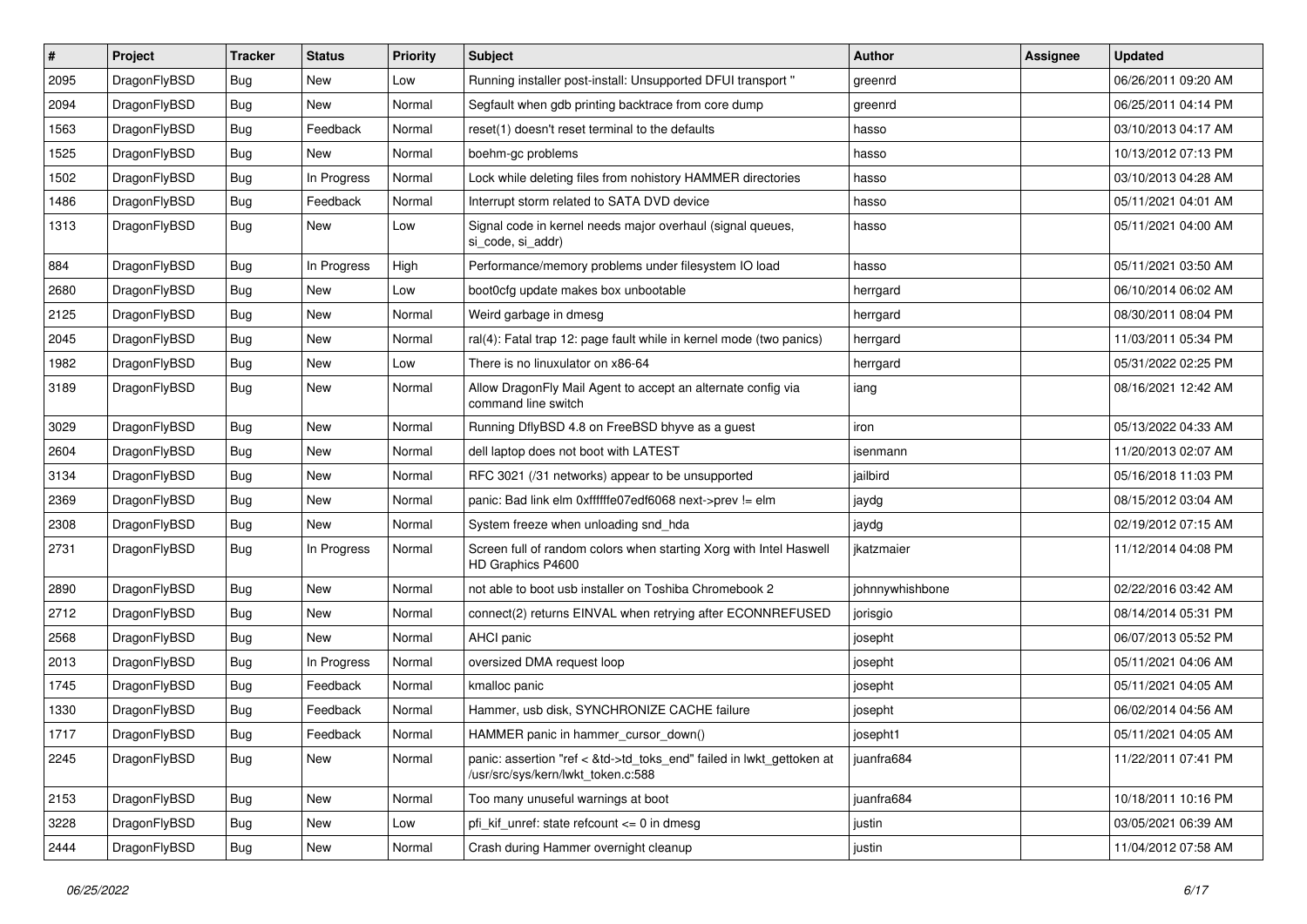| $\pmb{\#}$ | Project      | <b>Tracker</b> | <b>Status</b> | <b>Priority</b> | Subject                                                                                                 | <b>Author</b> | <b>Assignee</b> | <b>Updated</b>      |
|------------|--------------|----------------|---------------|-----------------|---------------------------------------------------------------------------------------------------------|---------------|-----------------|---------------------|
| 2090       | DragonFlyBSD | Bug            | Feedback      | Normal          | snd_hda does not support headphone automute                                                             | justin        |                 | 03/29/2012 08:03 PM |
| 2645       | DragonFlyBSD | Bug            | New           | Normal          | panic with dsched fq and ioprio                                                                         | jyoung15      |                 | 02/20/2014 07:29 AM |
| 1727       | DragonFlyBSD | Bug            | Feedback      | Normal          | CD boot panic (2.6.1) (usb?)                                                                            | kiril         |                 | 05/15/2022 05:10 AM |
| 2529       | DragonFlyBSD | Bug            | New           | Low             | Sundance network adapter is not detected and attached                                                   | kworr         |                 | 03/25/2013 02:29 AM |
| 2421       | DragonFlyBSD | Bug            | New           | High            | Kernel panic: vm_fault: page 0xc0f70000 not busy!                                                       | lentferj      |                 | 10/03/2012 08:16 AM |
| 2288       | DragonFlyBSD | Bug            | Feedback      | Normal          | Random IO performance loss introduced since January 1st                                                 | lentferj      |                 | 01/23/2013 04:21 PM |
| 1939       | DragonFlyBSD | Bug            | New           | Normal          | Panic on nightly build and stress test box                                                              | lentferj      |                 | 12/18/2010 08:41 AM |
| 1916       | DragonFlyBSD | Bug            | <b>New</b>    | Normal          | Constant crashes on x86 64 with UFS                                                                     | lentferj      |                 | 11/21/2010 07:40 PM |
| 2892       | DragonFlyBSD | Bug            | New           | Normal          | swap pager:indefinite wait bufferf error                                                                | lhmwzy        |                 | 02/21/2016 10:32 PM |
| 3310       | DragonFlyBSD | Bug            | In Progress   | Normal          | NVMM+QEMU fail to boot with UEFI: Mem Assist Failed<br>[gpa=0xfffffff0]                                 | liweitianux   |                 | 01/11/2022 03:22 PM |
| 2917       | DragonFlyBSD | Bug            | New           | Normal          | da8: reading primary partition table: error accessing offset<br>000000000000 for 512                    | liweitianux   |                 | 05/11/2021 08:43 PM |
| 2565       | DragonFlyBSD | Bug            | <b>New</b>    | Normal          | "ifconfig ix0 up" panic                                                                                 | Itpig402a     |                 | 06/03/2013 05:46 AM |
| 2434       | DragonFlyBSD | Bug            | <b>New</b>    | Normal          | BTX Halted - Boot fails on USB/GUI                                                                      | lucmv         |                 | 10/17/2012 08:12 PM |
| 2808       | DragonFlyBSD | Bug            | <b>New</b>    | Normal          | X freeze by switching between X and VT - results in black screen                                        | lukesky333    |                 | 05/11/2021 03:55 AM |
| 2531       | DragonFlyBSD | Bug            | <b>New</b>    | Normal          | camcontrol fails to disable APM                                                                         | m.lombardi85  |                 | 03/23/2013 12:28 PM |
| 2167       | DragonFlyBSD | Bug            | <b>New</b>    | Normal          | shutdown/reboot fails after uptime msg                                                                  | marino        |                 | 11/28/2011 03:01 AM |
| 3035       | DragonFlyBSD | Bug            | New           | Normal          | panic: assertion "cpu >= 0 && cpu < ncpus" failed in netisr_cpuport<br>at /usr/src/sys/net/netisr2.h:87 | masu          |                 | 05/11/2017 01:24 AM |
| 2809       | DragonFlyBSD | Bug            | <b>New</b>    | Normal          | hammer mirror-stream                                                                                    | masu          |                 | 04/10/2015 12:33 AM |
| 1860       | DragonFlyBSD | Bug            | Feedback      | Normal          | Panic while creating UFS fs on vn(4) for initrd                                                         | matthias      |                 | 02/29/2012 07:16 AM |
| 2067       | DragonFlyBSD | Bug            | <b>New</b>    | Normal          | sound/pcm: "play interrupt timeout, channel dead"                                                       | matthiasr     |                 | 05/11/2021 03:55 AM |
| 2598       | DragonFlyBSD | Bug            | New           | Normal          | i386 via USB Booting                                                                                    | mbzadegan     |                 | 10/21/2013 02:28 AM |
| 2644       | DragonFlyBSD | Bug            | Feedback      | Normal          | 3.6.0-REL trap 9 on boot                                                                                | memmerto      |                 | 11/27/2021 08:08 AM |
| 3317       | DragonFlyBSD | Bug            | In Progress   | Normal          | Network vtnet0 not working on Hetzner cloud                                                             | mneumann      |                 | 06/18/2022 03:55 AM |
| 3235       | DragonFlyBSD | Bug            | New           | Normal          | Kernel panic in devfs vnops.c                                                                           | mneumann      |                 | 04/28/2020 07:00 AM |
| 3222       | DragonFlyBSD | Bug            | <b>New</b>    | Normal          | gcc - undefined reference to '__atomic_load' (missing libatomic?)                                       | mneumann      |                 | 02/08/2020 02:45 AM |
| 3111       | DragonFlyBSD | Bug            | In Progress   | High            | Mouse lags every second heavily under X11                                                               | mneumann      |                 | 12/12/2017 09:46 PM |
| 2972       | DragonFlyBSD | Bug            | New           | Normal          | ipfw3 "deny to me" does not work correctly                                                              | mneumann      |                 | 12/27/2016 12:11 PM |
| 2881       | DragonFlyBSD | Bug            | New           | Normal          | Pulseaudio hangs/resets system when starting X11                                                        | mneumann      |                 | 01/09/2016 03:08 AM |
| 2788       | DragonFlyBSD | Bug            | New           | Normal          | ioctl GSLICEINFO: Not working for vnode slice                                                           | mneumann      |                 | 02/12/2015 07:49 AM |
| 3218       | DragonFlyBSD | Bug            | New           | Normal          | Kernel panics are not sent to comconsole when booted over EFI                                           | mqudsi        |                 | 12/02/2019 08:52 PM |
| 1144       | DragonFlyBSD | <b>Bug</b>     | Feedback      | Normal          | Incorrect clock under KVM                                                                               | msylvan       |                 | 03/09/2013 01:17 PM |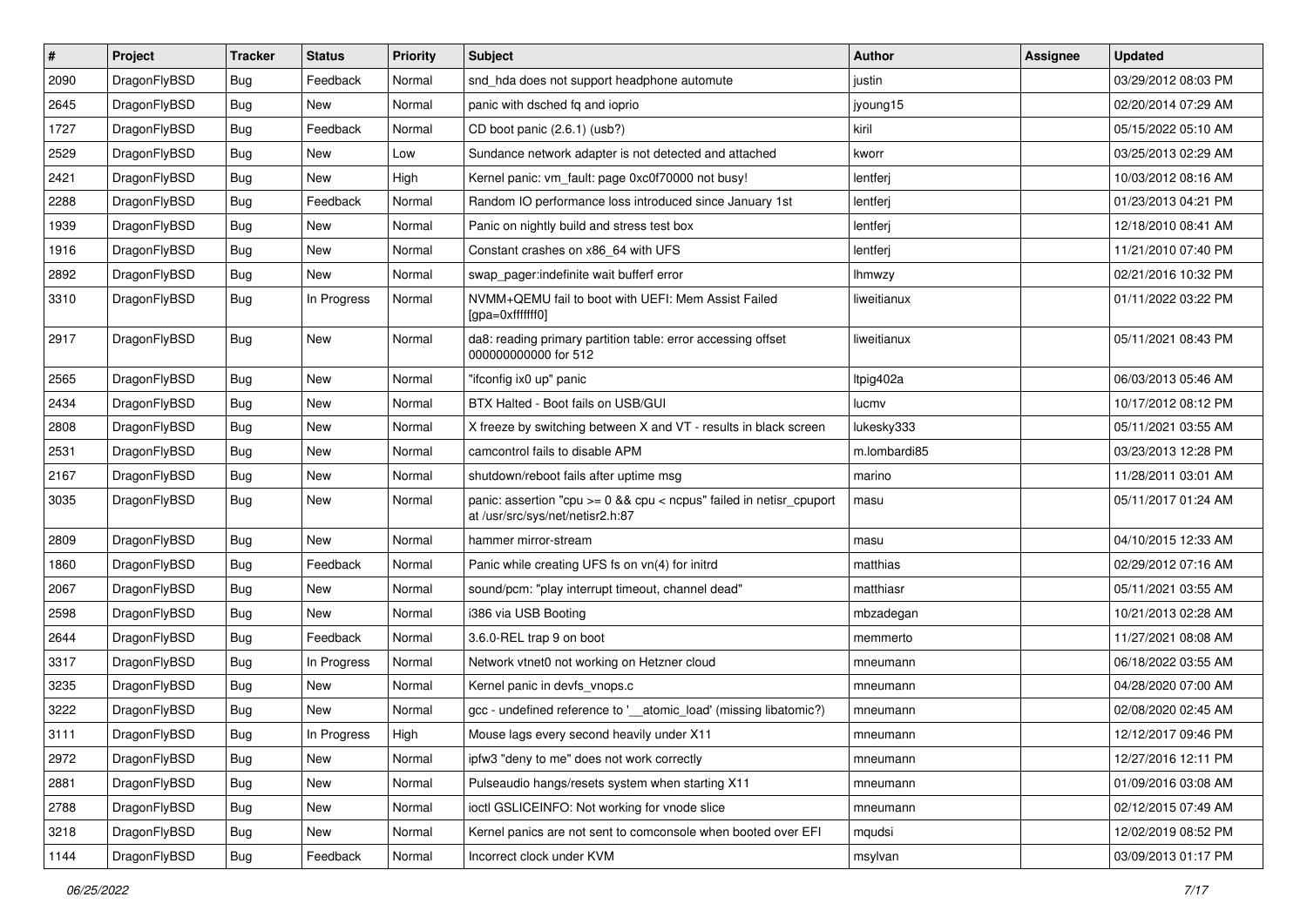| #    | Project      | <b>Tracker</b> | <b>Status</b> | <b>Priority</b> | Subject                                                                                                            | <b>Author</b>          | <b>Assignee</b> | <b>Updated</b>      |
|------|--------------|----------------|---------------|-----------------|--------------------------------------------------------------------------------------------------------------------|------------------------|-----------------|---------------------|
| 2104 | DragonFlyBSD | Bug            | New           | Normal          | network configuration seg. fault on install CD                                                                     | navratil               |                 | 07/26/2011 07:55 AM |
| 2958 | DragonFlyBSD | Bug            | Feedback      | Normal          | Hammer FS dies during pruning after massive write load                                                             | neilb                  |                 | 10/11/2016 04:20 AM |
| 2957 | DragonFlyBSD | Bug            | Feedback      | Normal          | swapoff -a followed by swapon -a doesn't give your swap back                                                       | neilb                  |                 | 10/09/2016 04:17 AM |
| 3215 | DragonFlyBSD | Bug            | New           | Normal          | Hang in tcdrain(3) after write(3)                                                                                  | noloader               |                 | 11/25/2019 03:08 PM |
| 2622 | DragonFlyBSD | Bug            | <b>New</b>    | Normal          | VAIO FIT15E fn keys support                                                                                        | nonsolosoft            |                 | 12/31/2013 01:31 AM |
| 2621 | DragonFlyBSD | Bug            | New           | Normal          | core dump using cdrom                                                                                              | nonsolosoft            |                 | 12/27/2013 12:43 AM |
| 2412 | DragonFlyBSD | Bug            | New           | Normal          | wlan0 fails to get address via dhclient                                                                            | nonsolosoft            |                 | 08/30/2012 05:55 AM |
| 2182 | DragonFlyBSD | Bug            | New           | Normal          | if msk PHY FIFO underrun/overflow                                                                                  | nonsolosoft            |                 | 09/03/2012 06:39 AM |
| 1193 | DragonFlyBSD | Bug            | New           | Normal          | kernel doesn't recognize cdrom drive                                                                               | nonsolosoft            |                 | 01/25/2014 09:11 PM |
| 3052 | DragonFlyBSD | <b>Bug</b>     | New           | Normal          | panic DragonFly v4.8.1-RELEASE by mounting a malformed NTFS<br>image [64.000]                                      | open.source@ribose.com |                 | 08/14/2017 03:22 AM |
| 3051 | DragonFlyBSD | Bug            | New           | Normal          | panic DragonFly v4.8.1-RELEASE by mounting a malformed NTFS<br>image [12.000]                                      | open.source@ribose.com |                 | 08/14/2017 03:20 AM |
| 3049 | DragonFlyBSD | Bug            | <b>New</b>    | Normal          | panic DragonFly v4.8.1-RELEASE by mounting a malformed<br>msdosfs image [12.128]                                   | open.source@ribose.com |                 | 08/14/2017 02:53 AM |
| 2802 | DragonFlyBSD | Bug            | <b>New</b>    | Normal          | USB Wifi urtwn0 crash from cd boot                                                                                 | opvalues               |                 | 03/10/2015 01:07 AM |
| 2799 | DragonFlyBSD | Bug            | <b>New</b>    | Normal          | Fatal trap 12 caused by moused(8) -p /dev/cual0                                                                    | opvalues               |                 | 03/04/2015 11:01 PM |
| 3152 | DragonFlyBSD | Bug            | Feedback      | Normal          | Console's size in ttyv0 and single user mode is sticking to 80x25,<br>while ttyv1 can make use of the whole screen | overtime               |                 | 02/24/2019 01:08 AM |
| 3107 | DragonFlyBSD | Bug            | <b>New</b>    | Low             | ACPI interrupt storm when loading i915 on Lenovo T460                                                              | oyvinht                |                 | 07/15/2020 07:01 AM |
| 2874 | DragonFlyBSD | Bug            | <b>New</b>    | Normal          | make world DESTDIR=/emptydir fails                                                                                 | pascii                 |                 | 12/25/2015 07:04 AM |
| 2117 | DragonFlyBSD | Bug            | New           | High            | ACPI and/or bce(4) problem with 2.11.0.673.g0d557 on HP DL380<br>G6                                                | pauska                 |                 | 08/22/2011 10:15 AM |
| 2898 | DragonFlyBSD | Bug            | <b>New</b>    | Normal          | HAMMER panic                                                                                                       | pavalos                |                 | 11/03/2018 07:05 AM |
| 2526 | DragonFlyBSD | Bug            | <b>New</b>    | Normal          | hammer cleanup doesn't run on first day of DST                                                                     | pavalos                |                 | 10/18/2016 05:28 PM |
| 2248 | DragonFlyBSD | Bug            | <b>New</b>    | Normal          | sysctl panic                                                                                                       | pavalos                |                 | 11/23/2011 06:23 PM |
| 2199 | DragonFlyBSD | Bug            | New           | Normal          | screen segfaults if utmpx isn't present                                                                            | pavalos                |                 | 11/15/2011 10:52 PM |
| 2099 | DragonFlyBSD | Bug            | New           | Normal          | page fault panic in vm system                                                                                      | pavalos                |                 | 07/10/2011 08:51 AM |
| 2048 | DragonFlyBSD | Bug            | <b>New</b>    | Normal          | panic: ffs_sync: rofs mod                                                                                          | pavalos                |                 | 04/12/2011 05:45 AM |
| 2008 | DragonFlyBSD | Bug            | New           | Normal          | lwkt_setcpu_remote: td->td_flags 00800621 console flood                                                            | pavalos                |                 | 03/06/2011 09:37 PM |
| 1949 | DragonFlyBSD | Bug            | New           | Normal          | iwn panic                                                                                                          | pavalos                |                 | 01/30/2011 03:21 AM |
| 599  | DragonFlyBSD | <b>Bug</b>     | New           | Urgent          | 1.9.0 reproducable panic                                                                                           | pavalos                |                 | 12/22/2010 01:08 AM |
| 3226 | DragonFlyBSD | <b>Bug</b>     | New           | Normal          | Xorg freezes in vm: thread stuck in "objtrm1"                                                                      | peeter                 |                 | 04/08/2020 02:10 AM |
| 2970 | DragonFlyBSD | Bug            | New           | Normal          | kernel 4.7: "Is -I" causes panic on UDF filesystem: "bgetvp -<br>overlapping buffer"                               | peeter                 |                 | 12/21/2016 02:46 AM |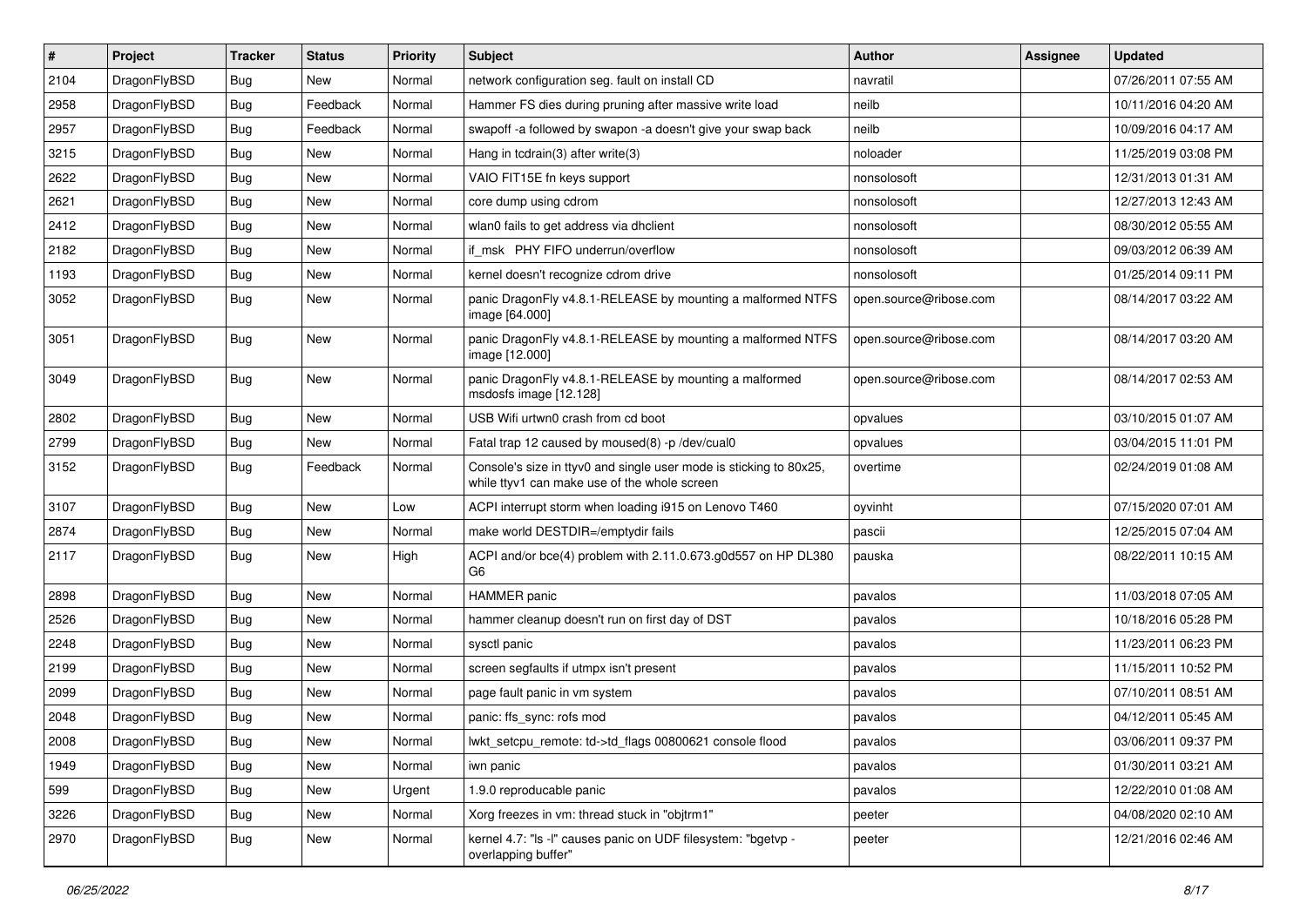| #    | Project      | <b>Tracker</b> | <b>Status</b> | <b>Priority</b> | Subject                                                                                                                                                                                           | <b>Author</b> | Assignee | <b>Updated</b>      |
|------|--------------|----------------|---------------|-----------------|---------------------------------------------------------------------------------------------------------------------------------------------------------------------------------------------------|---------------|----------|---------------------|
| 1943 | DragonFlyBSD | Bug            | New           | Normal          | hammer assertion panic                                                                                                                                                                            | peter         |          | 12/27/2010 12:45 AM |
| 1990 | DragonFlyBSD | Bug            | <b>New</b>    | Normal          | /mnt too large to mount                                                                                                                                                                           | peur.neu      |          | 02/16/2011 11:24 PM |
| 1951 | DragonFlyBSD | Bug            | New           | Normal          | dma_timeouts at phyaddr on a good hdd                                                                                                                                                             | peur.neu      |          | 01/04/2011 07:12 AM |
| 3247 | DragonFlyBSD | Bug            | New           | Normal          | Kernel panic doing nothing much                                                                                                                                                                   | phma          |          | 09/12/2020 11:40 PM |
| 2816 | DragonFlyBSD | Bug            | <b>New</b>    | Normal          | A multitasking process being debugged can get stuck                                                                                                                                               | phma          |          | 05/19/2015 03:57 AM |
| 2611 | DragonFlyBSD | Bug            | <b>New</b>    | Normal          | Change in IP address results in network not working                                                                                                                                               | phma          |          | 12/05/2013 07:55 PM |
| 2557 | DragonFlyBSD | Bug            | New           | Normal          | stock 3.4.1 kernel halts during booting if dm and dm_target_crypt<br>are loaded and RAID controller is present                                                                                    | phma          |          | 05/12/2013 10:38 PM |
| 2552 | DragonFlyBSD | Bug            | New           | Low             | hammer recovery should indicate progress                                                                                                                                                          | phma          |          | 05/03/2013 12:13 AM |
| 2547 | DragonFlyBSD | Bug            | <b>New</b>    | High            | crashed while doing a dry run of pkg_rolling-replace                                                                                                                                              | phma          |          | 04/18/2013 10:40 PM |
| 2389 | DragonFlyBSD | <b>Bug</b>     | New           | Normal          | computer crashed while listing processes                                                                                                                                                          | phma          |          | 06/18/2012 02:49 PM |
| 2387 | DragonFlyBSD | <b>Bug</b>     | New           | Normal          | hammer ignores -t during dedup                                                                                                                                                                    | phma          |          | 06/17/2012 12:30 PM |
| 2331 | DragonFlyBSD | Bug            | New           | Normal          | reading mouse mode from unopen file descriptor hangs mouse<br>driver                                                                                                                              | phma          |          | 03/14/2012 09:43 AM |
| 2311 | DragonFlyBSD | Bug            | <b>New</b>    | Normal          | Xorg crash having something to do with drm                                                                                                                                                        | phma          |          | 02/22/2012 09:59 AM |
| 2306 | DragonFlyBSD | Bug            | <b>New</b>    | Normal          | a crash starts the kernel debugger in text mode, but just reboots in<br>X                                                                                                                         | phma          |          | 02/11/2012 08:02 PM |
| 1559 | DragonFlyBSD | Bug            | <b>New</b>    | Normal          | kernel trap                                                                                                                                                                                       | phma          |          | 11/27/2021 08:43 AM |
| 3302 | DragonFlyBSD | <b>Bug</b>     | New           | Normal          | Will not boot on System76 Lemur Pro (lemp10)                                                                                                                                                      | piecuch       |          | 11/03/2021 10:21 AM |
| 3298 | DragonFlyBSD | Bug            | <b>New</b>    | Normal          | Running "w" and having logged in via XDM through VNC, "w" prints<br>an extra error message                                                                                                        | piecuch       |          | 10/25/2021 09:16 AM |
| 3239 | DragonFlyBSD | Bug            | <b>New</b>    | Normal          | unable to SIGKILL glitched emacs                                                                                                                                                                  | piecuch       |          | 05/26/2020 03:30 AM |
| 3238 | DragonFlyBSD | <b>Bug</b>     | <b>New</b>    | Normal          | race conditions when printing from vkernel console                                                                                                                                                | piecuch       |          | 05/19/2020 02:50 PM |
| 3245 | DragonFlyBSD | <b>Bug</b>     | <b>New</b>    | Normal          | panic: free: guard1x fail, i915 load from loader.conf                                                                                                                                             | polachok      |          | 08/21/2020 10:36 AM |
| 1101 | DragonFlyBSD | <b>Bug</b>     | Feedback      | Normal          | ohci related panic                                                                                                                                                                                | polachok      |          | 05/11/2021 04:00 AM |
| 1577 | DragonFlyBSD | Bug            | Feedback      | Normal          | panic: assertion: leaf->base.obj_id == ip->obj_id in<br>hammer_ip_delete_range                                                                                                                    | qhwt+dfly     |          | 05/11/2021 04:01 AM |
| 1387 | DragonFlyBSD | Bug            | Feedback      | Normal          | zero-size malloc and ps: kvm_getprocs: Bad address                                                                                                                                                | qhwt+dfly     |          | 05/11/2021 04:00 AM |
| 1368 | DragonFlyBSD | <b>Bug</b>     | In Progress   | Normal          | suspend signal race?                                                                                                                                                                              | qhwt+dfly     |          | 05/11/2021 03:51 AM |
| 570  | DragonFlyBSD | <b>Bug</b>     | Feedback      | Normal          | 1.8.x: ACPI problems                                                                                                                                                                              | qhwt+dfly     |          | 06/02/2014 03:45 AM |
| 1942 | DragonFlyBSD | <b>Bug</b>     | New           | Normal          | locking against myself in getcacheblk()?                                                                                                                                                          | qhwt.dfly     |          | 05/31/2022 02:15 PM |
| 1917 | DragonFlyBSD | Bug            | New           | Normal          | panic: assertion: (RB EMPTY(&ip->rec tree) && (ip->flags &<br>HAMMER INODE XDIRTY) == 0)    (!RB EMPTY(&ip->rec tree)<br>&& (ip->flags & HAMMER_INODE_XDIRTY) != 0) in<br>hammer_flush_inode_done | qhwt.dfly     |          | 11/24/2010 03:23 AM |
| 2371 | DragonFlyBSD | <b>Bug</b>     | New           | Normal          | Timezone problem with America/Sao Paulo                                                                                                                                                           | raitech       |          | 05/17/2012 01:42 PM |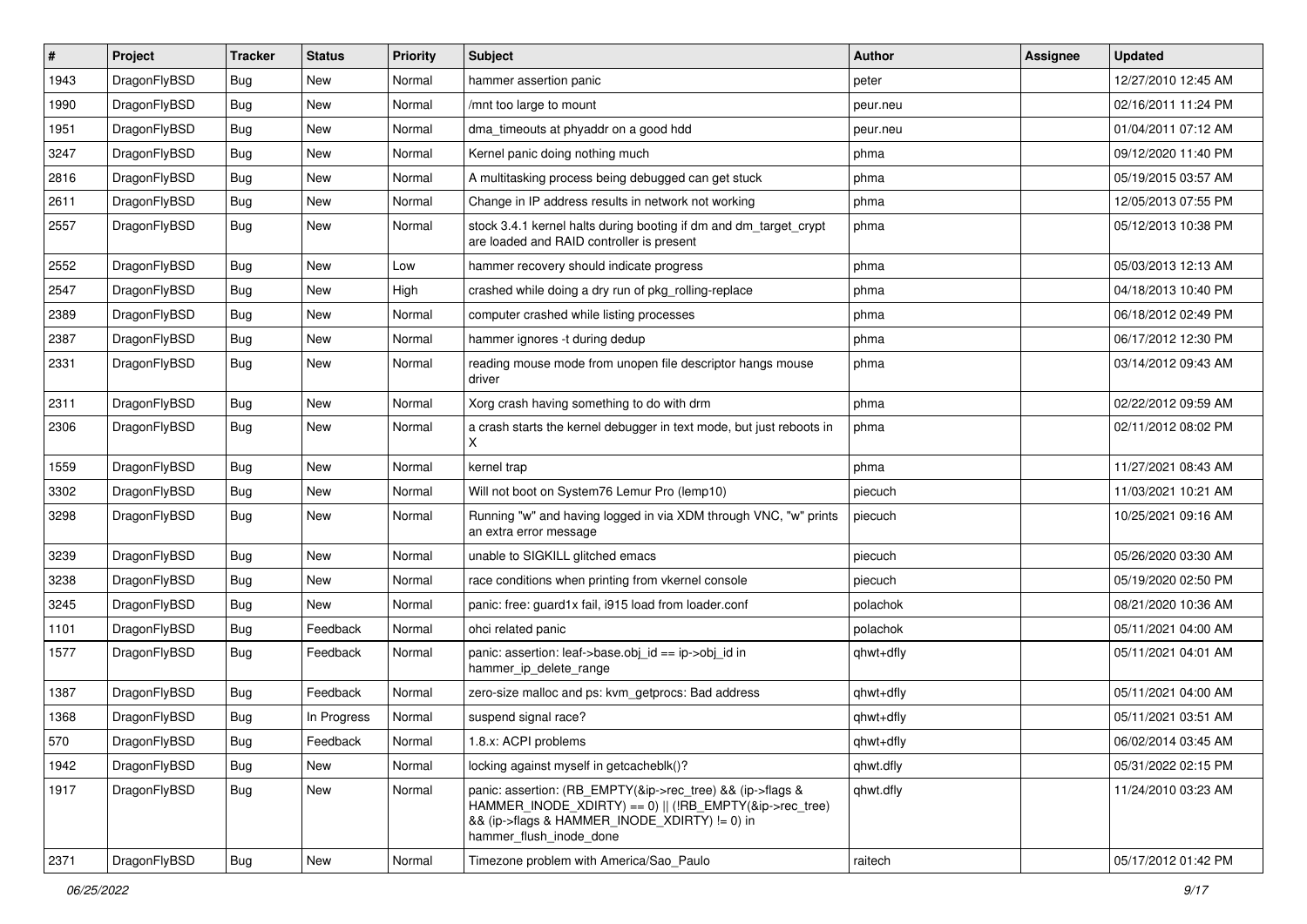| $\vert$ # | Project      | <b>Tracker</b> | <b>Status</b> | <b>Priority</b> | <b>Subject</b>                                                                                  | <b>Author</b> | Assignee | <b>Updated</b>      |
|-----------|--------------|----------------|---------------|-----------------|-------------------------------------------------------------------------------------------------|---------------|----------|---------------------|
| 1560      | DragonFlyBSD | <b>Bug</b>     | Feedback      | Normal          | Unable to modify partition table on ThinkPad T61p during install                                | rehsack       |          | 01/15/2015 08:57 AM |
| 3313      | DragonFlyBSD | <b>Bug</b>     | New           | Normal          | Can't boot from my live USB at all. The kernel loading process<br>hangs.                        | rempas        |          | 06/03/2022 12:16 AM |
| 2675      | DragonFlyBSD | <b>Bug</b>     | <b>New</b>    | Low             | Ultimate N WiFi Link 5300 get iwn_intr: fatal firmware error on 5GHz                            | revuwa        |          | 05/11/2021 04:07 AM |
| 1836      | DragonFlyBSD | <b>Bug</b>     | <b>New</b>    | Normal          | Incorrect TCP checksum show up in tcpdump                                                       | robgar1       |          | 05/15/2022 11:22 AM |
| 2430      | DragonFlyBSD | Bug            | <b>New</b>    | Normal          | Alternate Password Hash method                                                                  | robin.carey1  |          | 10/07/2012 06:28 AM |
| 2138      | DragonFlyBSD | <b>Bug</b>     | <b>New</b>    | Normal          | > 100% CPU usage                                                                                | robin.carey1  |          | 09/26/2011 12:20 PM |
| 2626      | DragonFlyBSD | <b>Bug</b>     | <b>New</b>    | Normal          | iwn driver drops with error: "firmware error 'iwn intr: fatal firmware<br>error""               | rodyaj        |          | 01/09/2014 05:50 AM |
| 2738      | DragonFlyBSD | <b>Bug</b>     | New           | Normal          | Hammer: Strange behavior when trying to recover old version of<br>moved file                    | roland        |          | 11/20/2014 08:02 AM |
| 3141      | DragonFlyBSD | <b>Bug</b>     | <b>New</b>    | Normal          | dhclient blocks boot process                                                                    | rowo          |          | 12/16/2018 11:01 AM |
| 2887      | DragonFlyBSD | <b>Bug</b>     | New           | Low             | Missing extattr_namespace_to_string and<br>extattr_string_to_namespace functions                | rubenk        |          | 02/06/2016 05:09 AM |
| 2423      | DragonFlyBSD | <b>Bug</b>     | <b>New</b>    | Urgent          | After multiple panics/locks, hitting KKASSERT in<br>hammer init cursor                          | rumcic        |          | 09/18/2012 02:28 AM |
| 2080      | DragonFlyBSD | <b>Bug</b>     | <b>New</b>    | Normal          | panic: lockmgr thrd sleep: called from interrupt, ipi, or hard code<br>section                  | rumcic        |          | 05/30/2011 05:06 PM |
| 2072      | DragonFlyBSD | Bug            | <b>New</b>    | Normal          | Fatal trap 12: stopped at lwkt send ipig3                                                       | rumcic        |          | 05/17/2011 04:12 AM |
| 1975      | DragonFlyBSD | <b>Bug</b>     | <b>New</b>    | Normal          | Applications seg fault in select() and poll()                                                   | rumcic        |          | 05/31/2022 02:58 PM |
| 1874      | DragonFlyBSD | Bug            | <b>New</b>    | Normal          | mpd listening on all IPs, accepting only on one                                                 | rumcic        |          | 05/08/2011 01:01 PM |
| 1873      | DragonFlyBSD | <b>Bug</b>     | <b>New</b>    | Normal          | Panic upon usb mouse detach and reattaching                                                     | rumcic        |          | 02/01/2011 09:53 AM |
| 1580      | DragonFlyBSD | <b>Bug</b>     | Feedback      | Normal          | Panic (Fatal trap 12: page fault while in kernel mode) while playing<br>with pf and netif names | rumcic        |          | 12/21/2018 01:21 AM |
| 1489      | DragonFlyBSD | <b>Bug</b>     | Feedback      | Normal          | panic: ufs dirbad: bad dir                                                                      | rumcic        |          | 03/10/2013 04:34 AM |
| 1250      | DragonFlyBSD | Bug            | Feedback      | Normal          | Panic upon plugging an USB flash drive into the machine                                         | rumcic        |          | 03/10/2013 05:17 AM |
| 1249      | DragonFlyBSD | <b>Bug</b>     | Feedback      | Normal          | panic: ffs_vfree: freeing free inode                                                            | rumcic        |          | 03/10/2013 05:13 AM |
| 1218      | DragonFlyBSD | Bug            | In Progress   | Normal          | panic: assertion: error $== 0$ in hammer start transaction                                      | rumcic        |          | 05/11/2021 04:00 AM |
| 2316      | DragonFlyBSD | Bug            | <b>New</b>    | Normal          | Ungraceful invalid password handling for adding a new user in the<br>installer                  | rune          |          | 04/27/2012 11:23 PM |
| 3047      | DragonFlyBSD | Bug            | New           | Normal          | HAMMER critical write error                                                                     | samuel        |          | 06/19/2019 09:50 AM |
| 2123      | DragonFlyBSD | <b>Bug</b>     | <b>New</b>    | Normal          | hammer is losing files                                                                          | schmir        |          | 08/30/2011 07:56 PM |
| 2042      | DragonFlyBSD | Bug            | <b>New</b>    | Normal          | kernel panic, when run boot0cfg                                                                 | sepherosa     |          | 05/31/2022 03:01 PM |
| 1944      | DragonFlyBSD | Bug            | <b>New</b>    | Normal          | panic: backing object 0xdea7b258 was somehow re-referenced<br>during collapse!                  | sepherosa     |          | 12/27/2010 02:06 AM |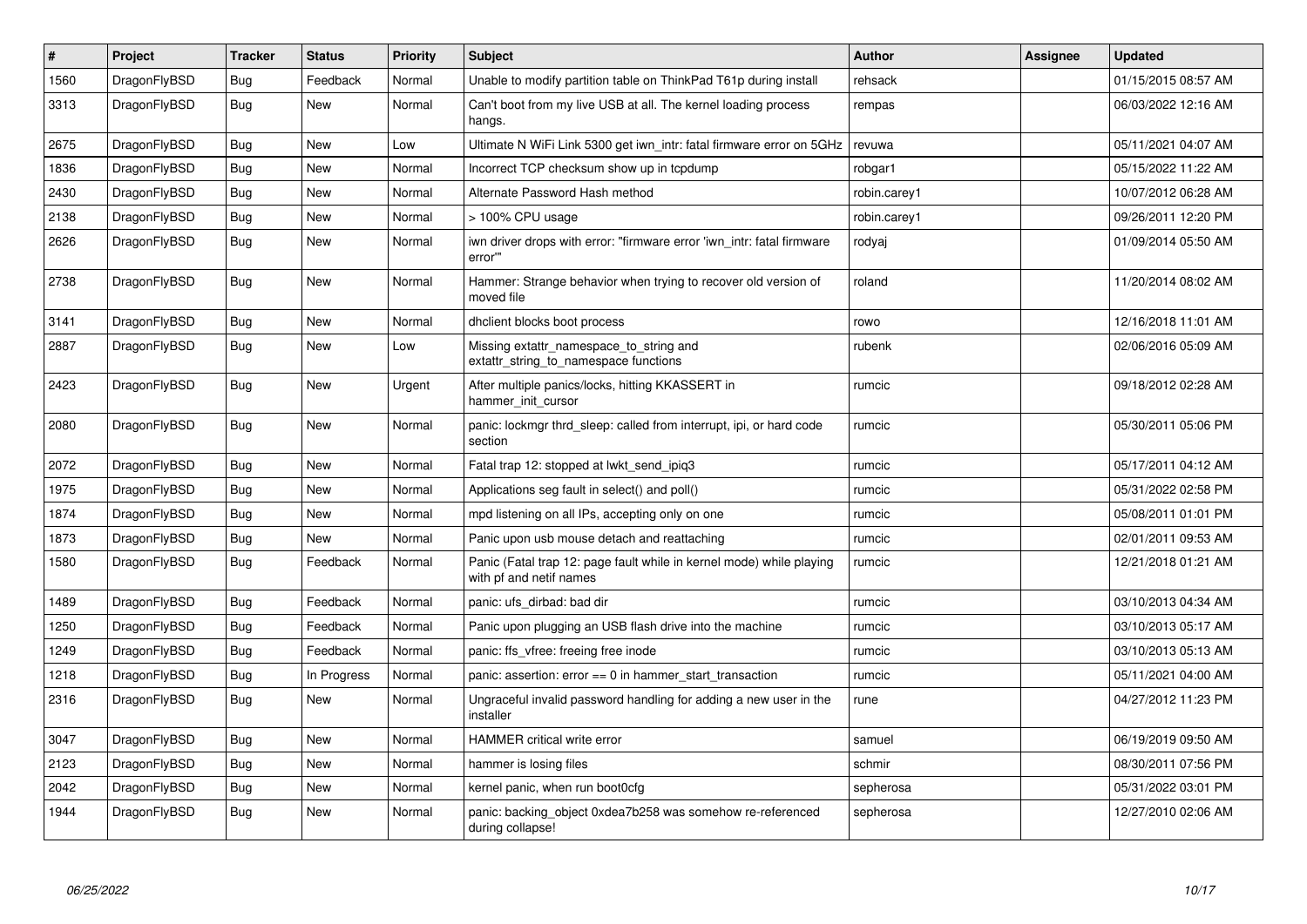| #    | Project      | <b>Tracker</b> | <b>Status</b> | <b>Priority</b> | Subject                                                                              | Author     | Assignee | <b>Updated</b>      |
|------|--------------|----------------|---------------|-----------------|--------------------------------------------------------------------------------------|------------|----------|---------------------|
| 2924 | DragonFlyBSD | Bug            | New           | Normal          | cat -v fails to tag characters in extended table with M- prefix with<br>some locales | sevan      |          | 07/11/2016 07:18 AM |
| 2396 | DragonFlyBSD | Bug            | Feedback      | High            | Latest 3.1 development version core dumps while destroying master<br><b>PFS</b>      | sgeorge    |          | 01/23/2013 04:10 PM |
| 2347 | DragonFlyBSD | <b>Bug</b>     | Feedback      | High            | Hammer PFSes destroy does not give back full space allocated to<br><b>PFS</b>        | sgeorge    |          | 07/19/2012 01:11 AM |
| 2124 | DragonFlyBSD | Bug            | <b>New</b>    | Normal          | getty repeating too quickly on port /dev/ttyv0                                       | sgeorge.ml |          | 09/01/2011 04:28 AM |
| 2891 | DragonFlyBSD | Bug            | <b>New</b>    | Normal          | Kernel panic in IEEE802.11 related code                                              | shamaz     |          | 05/29/2016 05:49 PM |
| 2863 | DragonFlyBSD | Bug            | <b>New</b>    | Normal          | HAMMER synch tid is zero                                                             | shamaz     |          | 12/12/2015 11:24 PM |
| 2820 | DragonFlyBSD | Bug            | <b>New</b>    | Normal          | TP-Link USB Wi-Fi adapter cannot be reattached to the system                         | shamaz     |          | 05/22/2015 09:45 PM |
| 1961 | DragonFlyBSD | Bug            | <b>New</b>    | Normal          | Can't create dump from DDB                                                           | shamaz     |          | 01/29/2011 09:02 PM |
| 1935 | DragonFlyBSD | Bug            | New           | Normal          | mouse does not work after switching between x and console                            | shamaz     |          | 12/13/2010 10:06 AM |
| 1884 | DragonFlyBSD | Bug            | <b>New</b>    | Normal          | System completely freezes while listening music (devbuf: malloc<br>limit exceeded)   | shamaz     |          | 01/24/2011 05:00 PM |
| 2141 | DragonFlyBSD | Bug            | <b>New</b>    | Urgent          | loader and/or documentation broken                                                   | sjg        |          | 01/20/2012 10:51 AM |
| 2061 | DragonFlyBSD | Bug            | <b>New</b>    | Normal          | USB keyboard boot panic                                                              | sjg        |          | 05/04/2012 12:20 AM |
| 1786 | DragonFlyBSD | <b>Bug</b>     | <b>New</b>    | Normal          | Calling NULL function pointer initiates panic loop                                   | sjg        |          | 10/11/2010 05:28 PM |
| 2936 | DragonFlyBSD | Bug            | <b>New</b>    | Normal          | loader.efi crashes while loading kernel                                              | spaceille  |          | 08/20/2016 06:17 AM |
| 2587 | DragonFlyBSD | <b>Bug</b>     | New           | Normal          | SATA DVD writer not detected by DragonFly                                            | srussell   |          | 09/04/2020 08:55 AM |
| 2586 | DragonFlyBSD | Bug            | <b>New</b>    | Normal          | pf: "modulate" state seems problematic                                               | srussell   |          | 09/25/2013 07:36 PM |
| 2077 | DragonFlyBSD | Bug            | <b>New</b>    | Normal          | USB devices conflicting                                                              | srussell   |          | 05/17/2011 05:12 PM |
| 3129 | DragonFlyBSD | Bug            | New           | High            | Kernel panic with 5.2.0 on A2SDi-4C-HLN4F                                            | stateless  |          | 04/24/2018 12:50 AM |
| 2055 | DragonFlyBSD | Bug            | <b>New</b>    | Normal          | $ssh + IPV6 + bridge \Rightarrow$ connection freezes                                 | steve      |          | 04/24/2011 07:13 PM |
| 2004 | DragonFlyBSD | Bug            | <b>New</b>    | Normal          | LWKT_WAIT_IPIQ panic                                                                 | steve      |          | 03/08/2011 05:46 PM |
| 2020 | DragonFlyBSD | Bug            | New           | Low             | Port brcm80211 driver from Linux to DragonFly BSD                                    | studer     |          | 03/05/2011 10:54 PM |
| 2082 | DragonFlyBSD | Bug            | <b>New</b>    | Normal          | dfbsd 2.10.1 amd64 - mc port build error with 'bmake bin-install'                    | sun-doctor |          | 05/25/2011 07:18 PM |
| 2509 | DragonFlyBSD | Bug            | New           | Normal          | Redefinition of DIRBLKSIZ in restore(8)                                              | swildner   |          | 06/04/2022 04:40 AM |
| 1913 | DragonFlyBSD | <b>Bug</b>     | <b>New</b>    | Normal          | panic: assertion: ip->flush_state != HAMMER_FST_FLUSH in<br>hammer_flush_inode_core  | swildner   |          | 11/20/2010 05:27 PM |
| 1907 | DragonFlyBSD | <b>Bug</b>     | New           | Normal          | Hammer crash in hammer_flusher_flush()                                               | swildner   |          | 11/11/2010 05:07 AM |
| 243  | DragonFlyBSD | <b>Bug</b>     | Feedback      | Normal          | weird behavior in the shell                                                          | swildner   |          | 05/31/2022 02:51 PM |
| 3217 | DragonFlyBSD | <b>Bug</b>     | <b>New</b>    | Normal          | rescue tools: make install fails if rescue folder doesn't exist                      | t dfbsd    |          | 11/27/2019 08:16 PM |
| 2915 | DragonFlyBSD | Bug            | New           | High            | Hammer mirror-copy problem                                                           | t_dfbsd    |          | 08/25/2016 05:28 AM |
| 3036 | DragonFlyBSD | <b>Bug</b>     | New           | Normal          | panic in icmp redirect start() ASSERT IN NETISR(0)                                   | tautolog   |          | 05/11/2017 07:27 PM |
| 3113 | DragonFlyBSD | <b>Bug</b>     | In Progress   | Urgent          | Booting vKernel fails due being out of swap space                                    | tcullen    |          | 05/11/2021 04:14 AM |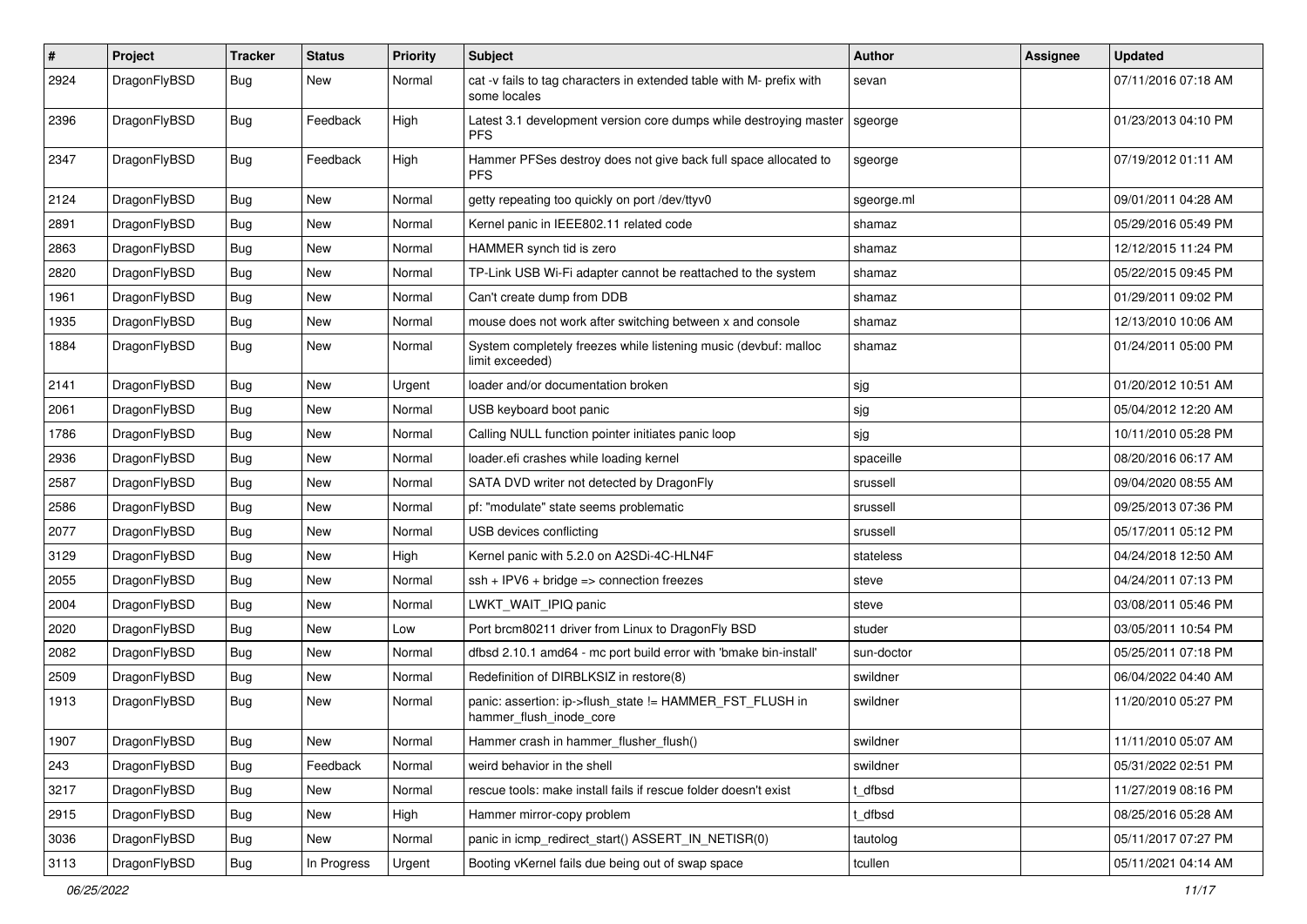| $\#$ | Project      | <b>Tracker</b> | <b>Status</b> | <b>Priority</b> | Subject                                                                                                  | Author            | <b>Assignee</b> | <b>Updated</b>      |
|------|--------------|----------------|---------------|-----------------|----------------------------------------------------------------------------------------------------------|-------------------|-----------------|---------------------|
| 2609 | DragonFlyBSD | Bug            | New           | Normal          | master: panic: assertion<br>"LWKT TOKEN HELD ANY(vm object token(object))" failed in<br>swp_pager_lookup | thomas.nikolajsen |                 | 11/28/2013 11:36 AM |
| 2436 | DragonFlyBSD | Bug            | <b>New</b>    | Normal          | panic: assertion "lp->lwp_qcpu == dd->cpuid" failed in<br>dfly_acquire_curproc                           | thomas.nikolajsen |                 | 01/23/2013 11:07 AM |
| 2296 | DragonFlyBSD | <b>Bug</b>     | In Progress   | High            | panic: assertion "m->wire count > 0" failed                                                              | thomas.nikolajsen |                 | 08/30/2012 06:09 AM |
| 1984 | DragonFlyBSD | <b>Bug</b>     | <b>New</b>    | Normal          | hammer mount fails after crash - HAMMER: FIFO record bad head<br>signature                               | thomas.nikolajsen |                 | 03/08/2011 06:57 PM |
| 285  | DragonFlyBSD | Bug            | Feedback      | Low             | interrupt latency with re without ip address configured                                                  | thomas.nikolajsen |                 | 02/20/2014 10:30 AM |
| 2459 | DragonFlyBSD | Bug            | Feedback      | Normal          | apic problems with HP Probook 4510s                                                                      | thowe             |                 | 11/27/2021 08:22 AM |
| 3316 | DragonFlyBSD | <b>Bug</b>     | <b>New</b>    | Normal          | hammer2_dirent_create() allows creating >1 dirents with the same<br>name                                 | tkusumi           |                 | 06/05/2022 12:35 PM |
| 3269 | DragonFlyBSD | Bug            | In Progress   | Normal          | Is double-buffer'd buf still required by HAMMER2 ?                                                       | tkusumi           |                 | 05/12/2021 04:09 PM |
| 3266 | DragonFlyBSD | Bug            | New           | High            | Filesystems broken due to "KKASSERT(count &<br>TOK_COUNTMASK);"                                          | tkusumi           |                 | 03/15/2021 01:21 PM |
| 3249 | DragonFlyBSD | Bug            | <b>New</b>    | Normal          | HAMMER2 fsync(2) not working properly                                                                    | tkusumi           |                 | 09/21/2020 07:07 AM |
| 3246 | DragonFlyBSD | Bug            | <b>New</b>    | Normal          | HAMMER2 unable to handle ENOSPC properly                                                                 | tkusumi           |                 | 09/04/2020 11:11 AM |
| 3184 | DragonFlyBSD | Bug            | <b>New</b>    | Normal          | tsleep(9) return value when PCATCH specified                                                             | tkusumi           |                 | 04/03/2019 06:49 AM |
| 2857 | DragonFlyBSD | <b>Bug</b>     | <b>New</b>    | Normal          | hammer stalls via bitcoin-qt                                                                             | tkusumi           |                 | 11/30/2015 06:52 AM |
| 2812 | DragonFlyBSD | Bug            | <b>New</b>    | Normal          | Panic on Intel DE3815TYKHE                                                                               | tmorp             |                 | 05/14/2015 03:14 PM |
| 2931 | DragonFlyBSD | Bug            | <b>New</b>    | Low             | 'gdb' of 'vkernel' unable to print backtrace                                                             | tofergus          |                 | 07/26/2016 01:51 PM |
| 2930 | DragonFlyBSD | <b>Bug</b>     | New           | High            | 'objcache' causes panic during 'nfs_readdir'                                                             | tofergus          |                 | 07/26/2016 01:09 PM |
| 2473 | DragonFlyBSD | <b>Bug</b>     | <b>New</b>    | Normal          | Kernel crash when trying to up the wpi0 device (Dfly<br>v3.3.0.758.g47388-DEVELOPMENT)                   | tomaz             |                 | 02/24/2014 08:50 AM |
| 1282 | DragonFlyBSD | Bug            | Feedback      | Normal          | panic (trap 12) when booting SMP kernel on Atom 330 (dual core)                                          | tomaz.borstnar    |                 | 05/11/2021 04:00 AM |
| 3252 | DragonFlyBSD | Bug            | New           | Normal          | tcsetattr/tcgetattr set errno incorrectly on non-TTY                                                     | tonyc             |                 | 10/26/2020 09:34 PM |
| 806  | DragonFlyBSD | Bug            | Feedback      | Normal          | boot error on MacBook                                                                                    | tralamazza        |                 | 06/04/2022 05:28 AM |
| 3231 | DragonFlyBSD | Bug            | New           | Normal          | wifi drops on 5.8                                                                                        | tse               |                 | 04/06/2020 05:08 AM |
| 3225 | DragonFlyBSD | <b>Bug</b>     | New           | Normal          | nfsd freeze when using gemu                                                                              | tse               |                 | 03/17/2020 11:52 AM |
| 3208 | DragonFlyBSD | Bug            | New           | Normal          | Crash related to nfsd                                                                                    | tse               |                 | 06/11/2020 05:52 AM |
| 3199 | DragonFlyBSD | Bug            | New           | Normal          | PFS label not found panic                                                                                | tse               |                 | 08/21/2019 03:51 AM |
| 3197 | DragonFlyBSD | <b>Bug</b>     | New           | Normal          | DragonFly upgrades                                                                                       | tse               |                 | 04/18/2020 04:18 PM |
| 3170 | DragonFlyBSD | <b>Bug</b>     | New           | Normal          | repeatable nfsd crash                                                                                    | tse               |                 | 06/11/2020 05:52 AM |
| 2140 | DragonFlyBSD | <b>Bug</b>     | New           | High            | hammer_io_delallocate panic with 'duplicate entry' message                                               | ttw               |                 | 10/07/2011 12:22 PM |
| 3196 | DragonFlyBSD | <b>Bug</b>     | New           | Normal          | test issue after redmine upgrade (2)                                                                     | tuxillo           |                 | 07/05/2019 04:33 AM |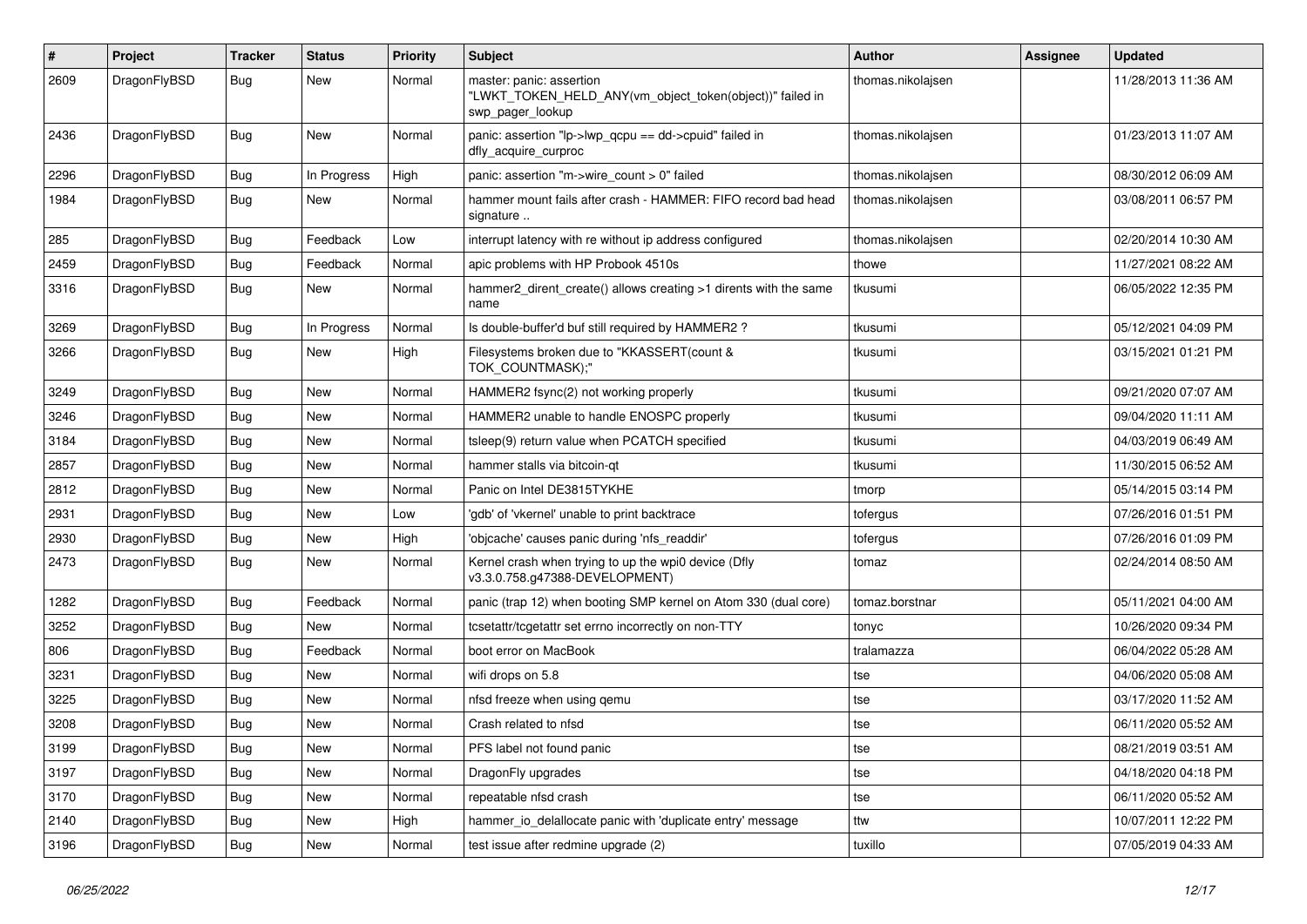| $\vert$ # | Project      | <b>Tracker</b> | <b>Status</b> | <b>Priority</b> | <b>Subject</b>                                                                                            | Author    | <b>Assignee</b> | <b>Updated</b>      |
|-----------|--------------|----------------|---------------|-----------------|-----------------------------------------------------------------------------------------------------------|-----------|-----------------|---------------------|
| 3157      | DragonFlyBSD | Bug            | New           | Normal          | TP-Link UE300 not working in 5.2-RELEASE                                                                  | tuxillo   |                 | 11/15/2018 02:08 PM |
| 2647      | DragonFlyBSD | <b>Bug</b>     | <b>New</b>    | Normal          | HAMMER panic on 3.6.0                                                                                     | tuxillo   |                 | 05/11/2021 03:54 AM |
| 2641      | DragonFlyBSD | Bug            | <b>New</b>    | Normal          | Panic when loading natapci as module                                                                      | tuxillo   |                 | 05/11/2021 03:54 AM |
| 2638      | DragonFlyBSD | Bug            | Feedback      | High            | Fix machdep.pmap mmu optimize                                                                             | tuxillo   |                 | 05/11/2021 04:07 AM |
| 2636      | DragonFlyBSD | <b>Bug</b>     | Feedback      | Low             | Add -x flag to iostat (a la solaris)                                                                      | tuxillo   |                 | 05/11/2021 04:07 AM |
| 2631      | DragonFlyBSD | Bug            | In Progress   | Low             | Verify library versioning current with full package build and switch it<br>on (after publishing packages) | tuxillo   |                 | 05/11/2021 04:06 AM |
| 2630      | DragonFlyBSD | <b>Bug</b>     | New           | Normal          | Bring in latest iconv fixes from FreeBSD10 as well as csmapper<br>updates                                 | tuxillo   |                 | 05/11/2021 03:54 AM |
| 2629      | DragonFlyBSD | <b>Bug</b>     | <b>New</b>    | Normal          | Replace gcc44 with llvm34, clang34, and libc++                                                            | tuxillo   |                 | 06/02/2014 02:30 PM |
| 2556      | DragonFlyBSD | Bug            | Feedback      | Normal          | DragonFly v3.5.0.81.gd3479 - Process signal weirdness                                                     | tuxillo   |                 | 12/17/2013 03:48 PM |
| 2498      | DragonFlyBSD | Bug            | New           | Normal          | DFBSD v3.2.2-RELEASE - LIST_FIRST(&bp->b_dep) == NULL"<br>failed in vfs_vmio_release                      | tuxillo   |                 | 05/31/2022 04:09 PM |
| 2495      | DragonFlyBSD | Bug            | New           | High            | DFBSD v3.3.0.960.g553fe7 - ocnt != 0" failed in<br>prop object release                                    | tuxillo   |                 | 05/31/2022 04:08 PM |
| 2351      | DragonFlyBSD | <b>Bug</b>     | In Progress   | Normal          | DFBSD v3.1.0.579.g44ccf - Stuck during startup, random freezes                                            | tuxillo   |                 | 04/24/2012 08:21 AM |
| 2345      | DragonFlyBSD | Bug            | In Progress   | Normal          | DFBSD v3.1.0.457.gd679f - NFS panic on diskless station                                                   | tuxillo   |                 | 04/07/2012 05:22 PM |
| 2283      | DragonFlyBSD | Bug            | New           | Normal          | DFBSD DragonFly v2.13.0.957.g4f459 - pmap_release: page<br>should already be gone 0xc27120bc              | tuxillo   |                 | 01/23/2012 03:03 AM |
| 2282      | DragonFlyBSD | Bug            | In Progress   | Normal          | gdb segfaults with certain corefiles                                                                      | tuxillo   |                 | 01/18/2012 04:40 PM |
| 2224      | DragonFlyBSD | Bug            | <b>New</b>    | Normal          | v2.13.0.291.gaa7ec - Panic on fq while installing world                                                   | tuxillo   |                 | 11/18/2011 01:40 AM |
| 2171      | DragonFlyBSD | Bug            | New           | Normal          | DFBSD v2.13.0.151.gdc8442 - panic: assertion "(*ptep &<br>$(PG$ MANAGED PG_V)) == PG_V"                   | tuxillo   |                 | 11/04/2011 05:06 PM |
| 2166      | DragonFlyBSD | Bug            | New           | Normal          | DFBSD v2.13.0.109.g05b9d - Strange lockups                                                                | tuxillo   |                 | 10/29/2011 11:20 AM |
| 2129      | DragonFlyBSD | Bug            | <b>New</b>    | Normal          | DFBSD v2.11.0.661.gf9438 i386 - panic: lockmgr thrd_sleep                                                 | tuxillo   |                 | 09/05/2011 09:49 AM |
| 2084      | DragonFlyBSD | <b>Bug</b>     | <b>New</b>    | Normal          | DFBSD v2.11.0.242.g4d317 - panic: zone: entry not free                                                    | tuxillo   |                 | 07/03/2012 01:23 AM |
| 2078      | DragonFlyBSD | Bug            | New           | Normal          | DFBSD i386 v2.11.0.201.g3ed2f - Panic during installworld into a<br>vn0 device                            | tuxillo   |                 | 05/19/2011 07:50 PM |
| 1959      | DragonFlyBSD | Bug            | <b>New</b>    | Normal          | DFBSD v2.9.1.422.gc98f2 - Panic during boot - IPv6 and PF                                                 | tuxillo   |                 | 01/13/2011 03:37 AM |
| 1867      | DragonFlyBSD | <b>Bug</b>     | New           | Normal          | it(4) motherboard and fan problems                                                                        | tuxillo   |                 | 07/08/2011 10:48 AM |
| 1332      | DragonFlyBSD | Bug            | Feedback      | Normal          | DFBSD 2.2 - Booting usbcdrom/usbsticks on thinkpad hangs on<br>"BTX Halted"                               | tuxillo   |                 | 05/11/2021 04:00 AM |
| 2490      | DragonFlyBSD | Bug            | New           | Normal          | nmalloc should color addresses to avoid cache bank conflictsw                                             | vsrinivas |                 | 06/10/2014 05:51 AM |
| 2489      | DragonFlyBSD | Bug            | New           | Normal          | nmalloc doesn't cache VA for allocations > 8KB                                                            | vsrinivas |                 | 06/10/2014 05:51 AM |
| 2360      | DragonFlyBSD | Bug            | In Progress   | Normal          | Wishlist: virtio driver import                                                                            | vsrinivas |                 | 06/04/2022 04:16 AM |
| 2154      | DragonFlyBSD | Bug            | New           | Normal          | vkernel copyout() doesn't return EFAULT on error                                                          | vsrinivas |                 | 10/20/2011 03:53 AM |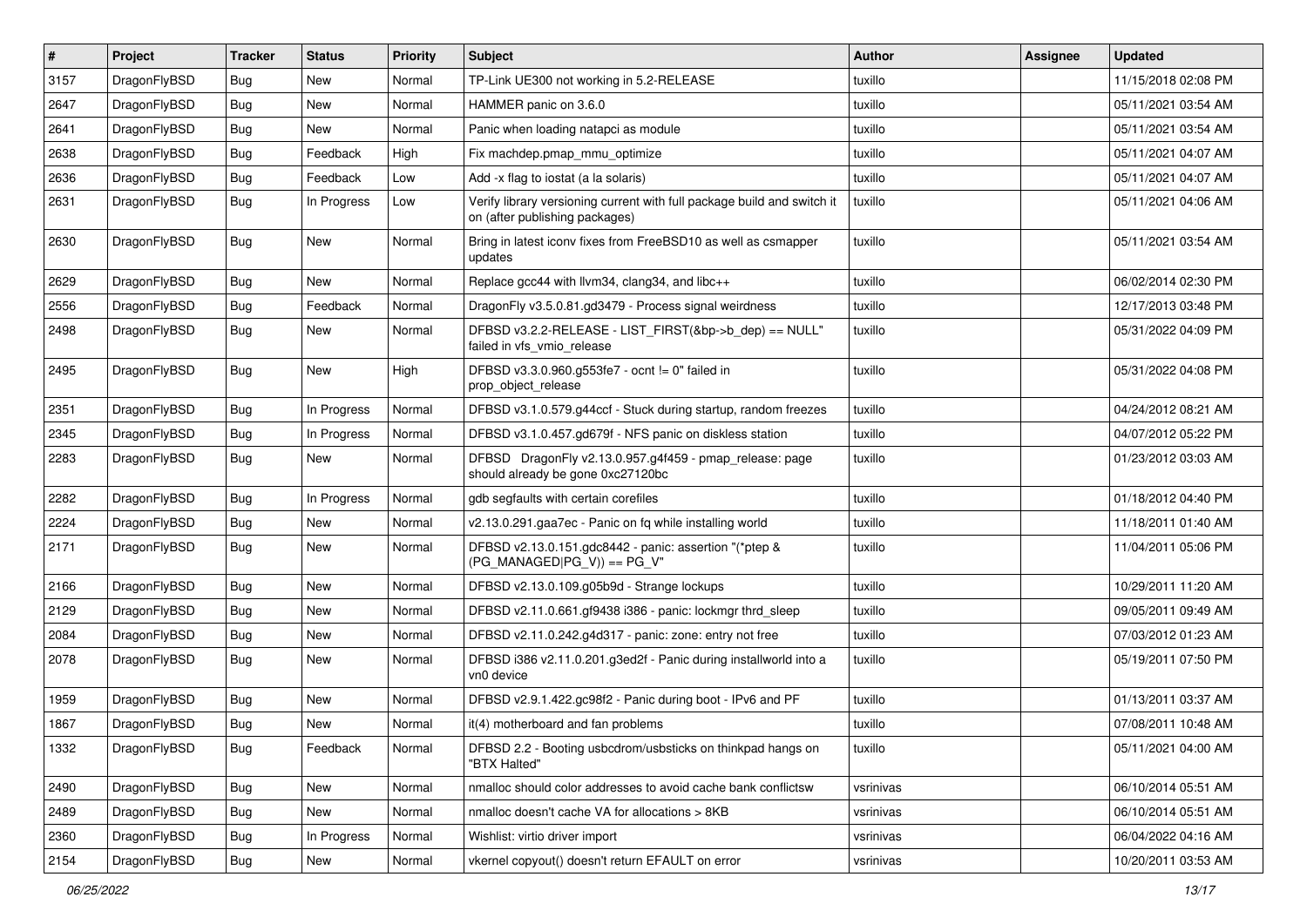| $\pmb{\#}$ | Project      | <b>Tracker</b> | <b>Status</b> | <b>Priority</b> | Subject                                                                                    | <b>Author</b>    | Assignee | <b>Updated</b>      |
|------------|--------------|----------------|---------------|-----------------|--------------------------------------------------------------------------------------------|------------------|----------|---------------------|
| 2136       | DragonFlyBSD | Bug            | New           | Normal          | socketpair() doesn't free file descriptors on copyout failure                              | vsrinivas        |          | 04/05/2013 09:13 AM |
| 2085       | DragonFlyBSD | Bug            | New           | Normal          | panic: assertion: (m->flags & PG_MAPPED) == 0 in<br>vm_page_free_toq                       | vsrinivas        |          | 06/10/2011 07:48 AM |
| 2081       | DragonFlyBSD | <b>Bug</b>     | Feedback      | Normal          | Panic on device "detach" / "failure"                                                       | vsrinivas        |          | 02/29/2012 07:11 AM |
| 2071       | DragonFlyBSD | Bug            | <b>New</b>    | High            | Panic on assertion: (int)(flg->seq - seq) > 0 in hammer_flusher_flush<br>after inode error | vsrinivas        |          | 06/12/2011 07:59 AM |
| 1861       | DragonFlyBSD | Bug            | New           | Normal          | panic via kprintf (lockmgr called in a hard section)                                       | vsrinivas        |          | 10/11/2010 12:56 AM |
| 1749       | DragonFlyBSD | Bug            | In Progress   | Normal          | HAMMER fsstress panic in hammer_flush_inode_core<br>'ip->flush state != HAMMER FST FLUSH'  | vsrinivas        |          | 05/11/2021 04:06 AM |
| 1744       | DragonFlyBSD | Bug            | In Progress   | Normal          | HAMMER fsstress panic in hammer_setup_child_callback                                       | vsrinivas        |          | 05/11/2021 04:05 AM |
| 1661       | DragonFlyBSD | Bug            | In Progress   | Normal          | panic on password entry mount smb filesystem                                               | vsrinivas        |          | 11/27/2021 08:29 AM |
| 1185       | DragonFlyBSD | Bug            | New           | High            | need a tool to merge changes into /etc                                                     | wa1ter           |          | 02/18/2014 06:02 AM |
| 3124       | DragonFlyBSD | Bug            | <b>New</b>    | High            | DragonFlyBSD 5.0.2 with Hammer2 with UEFI install doesn't boot                             | wiesl            |          | 06/18/2019 05:07 AM |
| 2886       | DragonFlyBSD | Bug            | New           | Normal          | dragonfly mail agent: sending a testmail causes high system load                           | worf             |          | 02/05/2016 05:53 AM |
| 2287       | DragonFlyBSD | Bug            | New           | Normal          | HAMMER(ROOT) Illegal UNDO TAIL signature at<br>300000001967c000                            | y0n3t4n1         |          | 11/07/2018 01:22 AM |
| 2840       | DragonFlyBSD | Bug            | <b>New</b>    | Normal          | wrong voltage is reported                                                                  | vellowrabbit2010 |          | 09/11/2015 06:09 PM |
| 2797       | DragonFlyBSD | Bug            | In Progress   | Low             | vkernels with & without machdep.pmap_mmu_optimize                                          | yellowrabbit2010 |          | 11/27/2021 08:06 AM |
| 604        | DragonFlyBSD | Bug            | In Progress   | Normal          | 1.8.1-RELEASE - clock runs fast on mainboard ASUS P5A-B                                    | yeti             |          | 05/11/2021 03:55 AM |
| 2324       | DragonFlyBSD | Bug            | New           | Normal          | natacotrol support > 2TB not working even after the ftigeot patch                          | zenny            |          | 03/03/2012 01:00 AM |
| 3224       | DragonFlyBSD | Bug            | <b>New</b>    | Normal          | Kernel panic when trying to ping6                                                          | zhtw             |          | 03/08/2020 08:55 AM |
| 1920       | DragonFlyBSD | Bug            | <b>New</b>    | High            | system hangs                                                                               | zhtw             |          | 11/22/2010 08:59 AM |
| 1538       | DragonFlyBSD | Bug            | New           | Low             | mountroot should probe file systems                                                        | corecode         | alexh    | 11/24/2010 06:35 PM |
| 1430       | DragonFlyBSD | Bug            | New           | Normal          | Buggy w(1)?                                                                                | hasso            | alexh    | 11/24/2010 08:09 AM |
| 2353       | DragonFlyBSD | Bug            | In Progress   | Normal          | panic: assertion "gd->gd_spinlocks_wr == 0" failed in<br>bsd4_schedulerclock               | jaydg            | alexh    | 11/28/2012 01:57 AM |
| 2100       | DragonFlyBSD | Bug            | Feedback      | Normal          | devfs related panic                                                                        | sepherosa        | alexh    | 07/10/2011 02:29 PM |
| 1127       | DragonFlyBSD | Bug            | Feedback      | Low             | cdrom drive not detected                                                                   | tgr              | corecode | 01/15/2015 08:55 AM |
| 1831       | DragonFlyBSD | Bug            | Feedback      | High            | HAMMER "malloc limit exceeded" panic                                                       | eocallaghan      | dillon   | 06/04/2022 04:38 AM |
| 2819       | DragonFlyBSD | Bug            | In Progress   | Normal          | Random micro system freezes after a week of uptime                                         | ftigeot          | dillon   | 08/16/2015 08:46 PM |
| 2037       | DragonFlyBSD | <b>Bug</b>     | Feedback      | Normal          | Panic Bad link elm while building packages                                                 | ftigeot          | dillon   | 04/21/2011 07:20 AM |
| 1411       | DragonFlyBSD | <b>Bug</b>     | Feedback      | Normal          | Burning doesn't work with ahci(4)                                                          | hasso            | dillon   | 05/11/2021 04:00 AM |
| 2092       | DragonFlyBSD | <b>Bug</b>     | New           | Normal          | Panic: Bad link elm 0x next->prev != elm                                                   | masterblaster    | dillon   | 12/04/2011 12:49 PM |
| 2870       | DragonFlyBSD | <b>Bug</b>     | New           | High            | Broken text and icons when glamor acceleration is used                                     | 375gnu           | ftigeot  | 01/31/2016 12:13 AM |
| 1593       | DragonFlyBSD | Bug            | Feedback      | Normal          | panic: assertion: ccb == ap->ap_err_ccb in ahci_put_err_ccb                                | ftigeot          | ftigeot  | 05/15/2022 05:09 AM |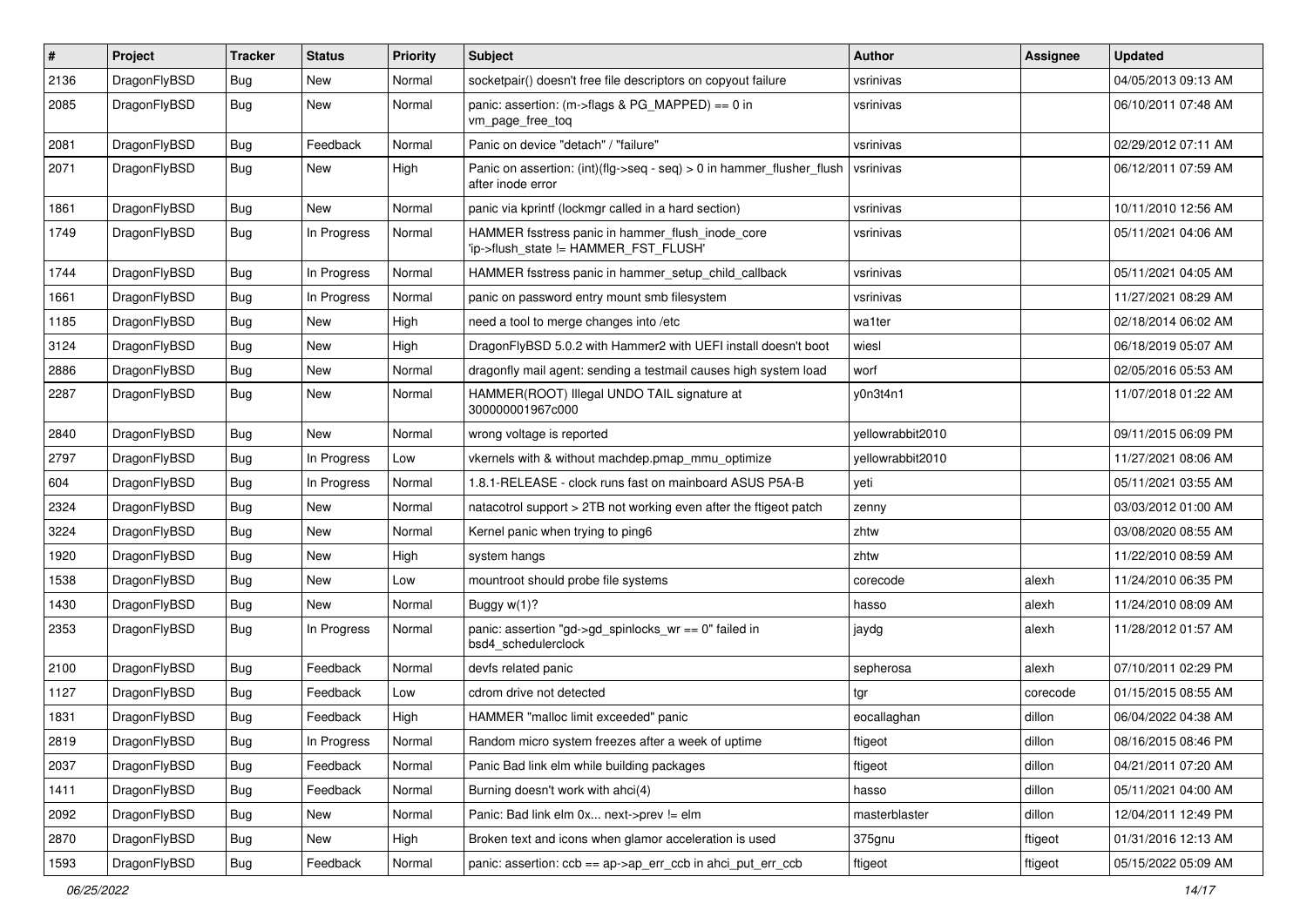| $\sharp$ | Project      | <b>Tracker</b> | <b>Status</b> | <b>Priority</b> | Subject                                                                                                                                                  | <b>Author</b> | <b>Assignee</b> | <b>Updated</b>      |
|----------|--------------|----------------|---------------|-----------------|----------------------------------------------------------------------------------------------------------------------------------------------------------|---------------|-----------------|---------------------|
| 1946     | DragonFlyBSD | Bug            | <b>New</b>    | Normal          | ieee80211 panic                                                                                                                                          | pavalos       | josepht         | 01/27/2011 06:00 PM |
| 1964     | DragonFlyBSD | <b>Bug</b>     | New           | Normal          | iwn (panic assertion : wlan assert serialized)                                                                                                           | sjmm.ptr      | josepht         | 02/01/2011 12:57 PM |
| 385      | DragonFlyBSD | <b>Bug</b>     | Feedback      | Low             | Mail archive address removal                                                                                                                             | justin        | justin          | 03/09/2013 11:24 AM |
| 1969     | DragonFlyBSD | Bug            | New           | Normal          | pf-related network problem                                                                                                                               | pavalos       | lentferj        | 02/01/2011 06:57 PM |
| 679      | DragonFlyBSD | Bug            | <b>New</b>    | Low             | Netgraph backward compatibility for old *LEN constants                                                                                                   | nant          | nant            | 02/18/2014 05:45 AM |
| 2549     | DragonFlyBSD | <b>Bug</b>     | In Progress   | Normal          | netgraph7: Kernel page fault.                                                                                                                            | russiane39    | nant            | 05/10/2013 11:20 PM |
| 2746     | DragonFlyBSD | Bug            | New           | Normal          | some fraction of xterms started from the xmonad window manager<br>get killed with SIGALRM                                                                | isenmann      | profmakx        | 12/28/2014 02:51 AM |
| 2822     | DragonFlyBSD | Bug            | New           | Normal          | USB 3.0 stick throws "reading primary partition table: error<br>accessing offset 000[] for 152" error, while the stick works on any<br>other OS I tested | revuwa        | profmakx        | 06/29/2015 05:56 AM |
| 600      | DragonFlyBSD | Bug            | New           | Low             | /sys/libkern/karc4random                                                                                                                                 | robin carey5  | profmakx        | 01/19/2015 03:07 AM |
| 2825     | DragonFlyBSD | Bug            | <b>New</b>    | High            | 3x dhclient = hanging system (objcache exhausted)                                                                                                        | jaccovonb     | sepherosa       | 05/11/2021 03:55 AM |
| 168      | DragonFlyBSD | Bug            | In Progress   | Normal          | Livelocked limit engaged while trying to setup IPW wireless                                                                                              | mschacht      | sepherosa       | 05/11/2021 04:05 AM |
| 1532     | DragonFlyBSD | Bug            | New           | Low             | jemalloc doesn't work on DragonFly                                                                                                                       | hasso         | sjg             | 08/02/2011 01:14 AM |
| 1769     | DragonFlyBSD | Bug            | New           | Normal          | panic: assertion: _tp->tt_msg->tt_cpuid == mycpuid in<br>tcp callout active                                                                              | pavalos       | sjg             | 05/15/2022 11:07 AM |
| 1302     | DragonFlyBSD | Bug            | In Progress   | Normal          | Checkpoint regression?                                                                                                                                   | sjg           | sjg             | 07/10/2013 05:22 PM |
| 1714     | DragonFlyBSD | Bug            | New           | Low             | hwpmc                                                                                                                                                    | alexh         | swildner        | 08/18/2012 02:03 PM |
| 2265     | DragonFlyBSD | Bug            | New           | Normal          | mbsrtowcs does not properly handle invalid mbstate_t in ps                                                                                               | c.turner1     | swildner        | 01/10/2012 07:56 PM |
| 341      | DragonFlyBSD | Bug            | New           | Normal          | Vinum erroneously repors devices as busy                                                                                                                 | corecode      | swildner        | 01/21/2012 04:50 AM |
| 2252     | DragonFlyBSD | <b>Bug</b>     | New           | Low             | snd hda not useable if loaded via /boot/loader.conf                                                                                                      | xbit          | swildner        | 12/14/2011 12:23 AM |
| 2585     | DragonFlyBSD | <b>Bug</b>     | New           | Normal          | Dfly 3.4.3 on ESXi 5.1, HP Smart Array P410 passthrough<br>recognised, but not functioning                                                               | yggdrasil     | swildner        | 05/09/2022 08:14 AM |
| 1397     | DragonFlyBSD | Bug            | Feedback      | Normal          | jobs -I output inconsistency when called from script                                                                                                     | Anonymous     | tuxillo         | 05/15/2022 05:07 AM |
| 1390     | DragonFlyBSD | <b>Bug</b>     | In Progress   | Normal          | Use id_t type for {get,set}priority()                                                                                                                    | Anonymous     | tuxillo         | 07/05/2019 02:18 AM |
| 1921     | DragonFlyBSD | <b>Bug</b>     | In Progress   | Normal          | we miss mlockall                                                                                                                                         | alexh         | tuxillo         | 06/18/2022 04:08 AM |
| 1587     | DragonFlyBSD | Bug            | Feedback      | Normal          | can't gdb across fork                                                                                                                                    | corecode      | tuxillo         | 05/11/2021 03:54 AM |
| 1584     | DragonFlyBSD | Bug            | In Progress   | Normal          | can't use ssh from jail: debug1: read passphrase: can't open<br>/dev/tty: Device busy                                                                    | corecode      | tuxillo         | 05/11/2021 03:53 AM |
| 1583     | DragonFlyBSD | <b>Bug</b>     | In Progress   | Normal          | panic: assertion: cursor->trans->sync_lock_refs > 0 in<br>hammer recover cursor                                                                          | corecode      | tuxillo         | 05/11/2021 03:53 AM |
| 1556     | DragonFlyBSD | Bug            | New           | Normal          | many processes stuck in "hmrrcm", system unusable                                                                                                        | corecode      | tuxillo         | 05/11/2021 03:52 AM |
| 1547     | DragonFlyBSD | <b>Bug</b>     | In Progress   | Normal          | disklabel64 automatic sizing                                                                                                                             | corecode      | tuxillo         | 05/11/2021 03:52 AM |
| 1528     | DragonFlyBSD | Bug            | In Progress   | Normal          | ktrace does not show proper return values for pipe(2)                                                                                                    | corecode      | tuxillo         | 05/11/2021 03:52 AM |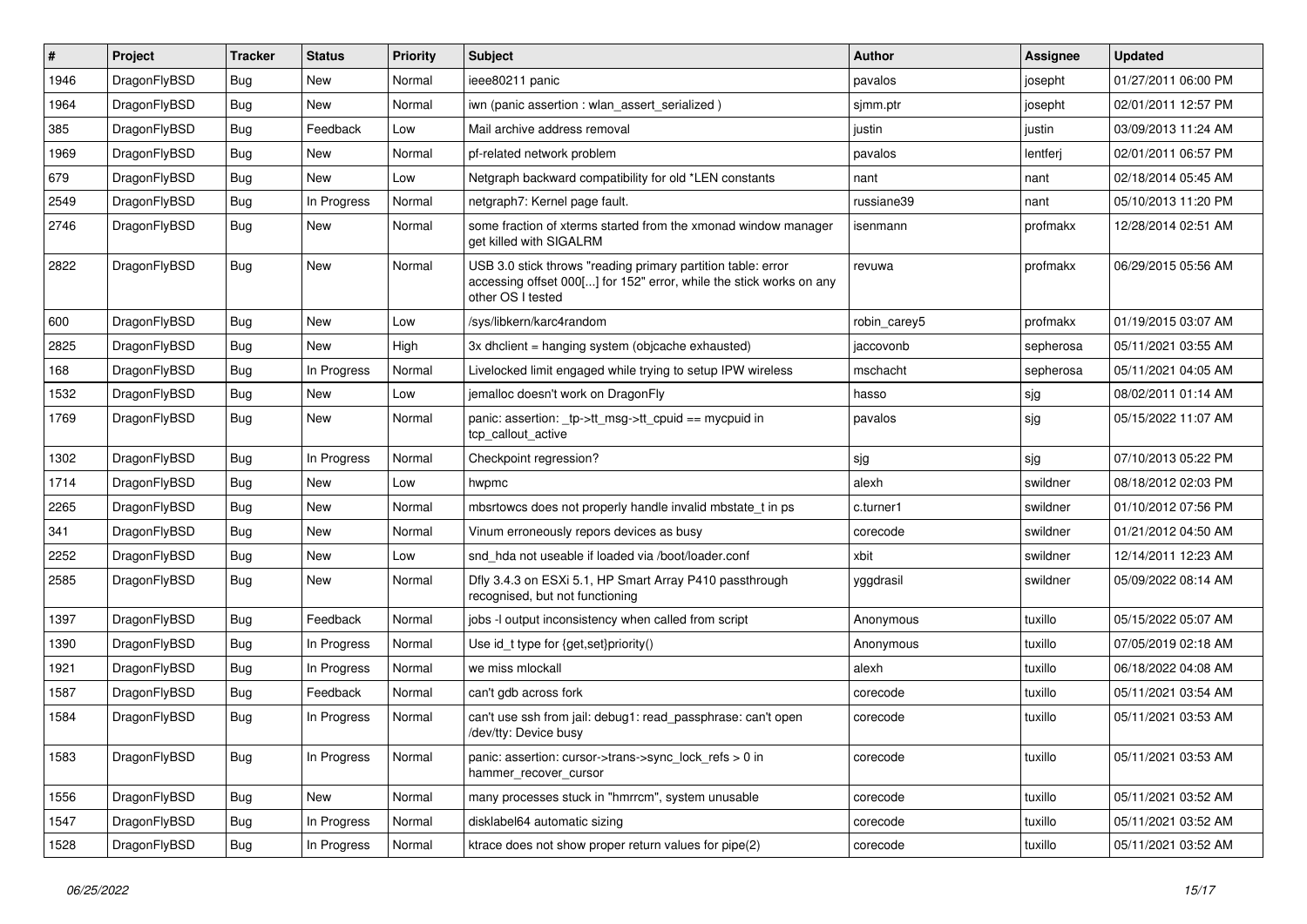| $\#$ | Project      | <b>Tracker</b> | <b>Status</b> | <b>Priority</b> | Subject                                                                                      | <b>Author</b>  | <b>Assignee</b> | <b>Updated</b>      |
|------|--------------|----------------|---------------|-----------------|----------------------------------------------------------------------------------------------|----------------|-----------------|---------------------|
| 1475 | DragonFlyBSD | Bug            | In Progress   | Normal          | kernel blocks with low memory and syscons setting a high res mode<br>/ scrollback            | corecode       | tuxillo         | 05/11/2021 03:52 AM |
| 1474 | DragonFlyBSD | <b>Bug</b>     | New           | Normal          | ithread 1 unexpectedly rescheduled                                                           | corecode       | tuxillo         | 05/11/2021 03:52 AM |
| 1469 | DragonFlyBSD | Bug            | In Progress   | Normal          | Hammer history security concern                                                              | corecode       | tuxillo         | 05/11/2021 03:52 AM |
| 1442 | DragonFlyBSD | Bug            | New           | Normal          | blocking SIGSEGV and triggering a segment violation produces an<br>all CPU consuming process | corecode       | tuxillo         | 05/11/2021 03:52 AM |
| 1440 | DragonFlyBSD | <b>Bug</b>     | New           | Normal          | ptrace/gdb doesn't work after process blocks SIGTRAP                                         | corecode       | tuxillo         | 05/11/2021 03:52 AM |
| 1287 | DragonFlyBSD | <b>Bug</b>     | Feedback      | Normal          | altg configuration doesn't work                                                              | corecode       | tuxillo         | 05/11/2021 03:51 AM |
| 1198 | DragonFlyBSD | <b>Bug</b>     | <b>New</b>    | High            | DDB loops panic in db_read_bytes                                                             | corecode       | tuxillo         | 05/11/2021 03:51 AM |
| 1030 | DragonFlyBSD | Bug            | In Progress   | Normal          | msdosfs umount panic                                                                         | corecode       | tuxillo         | 05/11/2021 03:51 AM |
| 911  | DragonFlyBSD | <b>Bug</b>     | Feedback      | Normal          | kldload/kernel linker can exceed malloc reserve and panic system                             | corecode       | tuxillo         | 05/11/2021 03:51 AM |
| 901  | DragonFlyBSD | <b>Bug</b>     | Feedback      | Normal          | route show needs to get data from all cpus                                                   | corecode       | tuxillo         | 05/11/2021 03:50 AM |
| 847  | DragonFlyBSD | Bug            | Feedback      | Normal          | processes getting stuck on mount point                                                       | corecode       | tuxillo         | 05/11/2021 03:50 AM |
| 781  | DragonFlyBSD | <b>Bug</b>     | In Progress   | Normal          | fdisk uses wrong geometry on usb flash drives                                                | corecode       | tuxillo         | 05/11/2021 03:50 AM |
| 745  | DragonFlyBSD | Bug            | Feedback      | Normal          | the evil interrupt stats monster is still around!                                            | corecode       | tuxillo         | 06/02/2014 04:17 AM |
| 742  | DragonFlyBSD | <b>Bug</b>     | In Progress   | Normal          | umount problems with multiple mounts                                                         | corecode       | tuxillo         | 05/11/2021 03:46 AM |
| 731  | DragonFlyBSD | <b>Bug</b>     | <b>New</b>    | Normal          | system freeze on "slice too large"                                                           | corecode       | tuxillo         | 05/11/2021 03:45 AM |
| 2416 | DragonFlyBSD | <b>Bug</b>     | New           | Normal          | ".' entry can be removed on mounted nfs filesystem                                           | ftigeot        | tuxillo         | 06/03/2014 04:40 AM |
| 1428 | DragonFlyBSD | <b>Bug</b>     | Feedback      | Low             | POSIX.1e implementation is too old                                                           | hasso          | tuxillo         | 05/11/2021 04:00 AM |
| 3028 | DragonFlyBSD | <b>Bug</b>     | In Progress   | Normal          | installer: confusion of set/get disk encryption passphrase dialogs                           | liweitianux    | tuxillo         | 06/03/2022 05:13 PM |
| 1293 | DragonFlyBSD | Bug            | New           | Normal          | 2.2.1-REL Installer Request                                                                  | mk             | tuxillo         | 05/11/2021 04:00 AM |
| 2496 | DragonFlyBSD | <b>Bug</b>     | New           | Normal          | NTFS malloc limit exceeded                                                                   | plasmob        | tuxillo         | 02/19/2013 08:47 AM |
| 1876 | DragonFlyBSD | <b>Bug</b>     | New           | Normal          | devfs in jail + logging out from console(ttyv1+) -> panic                                    | qhwt.dfly      | tuxillo         | 05/31/2022 03:24 PM |
| 696  | DragonFlyBSD | Bug            | New           | Low             | <b>IPSEC</b> recommendation                                                                  | robin_carey5   | tuxillo         | 06/02/2014 02:40 PM |
| 998  | DragonFlyBSD | <b>Bug</b>     | In Progress   | Normal          | Unconfiguring a vn while it is mounted                                                       | rumcic         | tuxillo         | 05/11/2021 04:00 AM |
| 3205 | DragonFlyBSD | Bug            | Feedback      | High            | Go compiler net test failing                                                                 | t dfbsd        | tuxillo         | 05/10/2021 02:45 AM |
| 1579 | DragonFlyBSD | <b>Bug</b>     | Feedback      | Normal          | dfly 2.4.1 does not like HP DL360G4p and Smart Array 6400 with<br>MSA20                      | tomaz.borstnar | tuxillo         | 06/02/2014 02:44 PM |
| 3314 | DragonFlyBSD | Bug            | New           | Normal          | Bring virtio_console(4) from FreeBSD                                                         | tuxillo        | tuxillo         | 05/29/2022 08:24 AM |
| 3305 | DragonFlyBSD | Bug            | In Progress   | Normal          | CBSD: Add NVMM support in DragonFly BSD                                                      | tuxillo        | tuxillo         | 05/29/2022 08:18 AM |
| 3295 | DragonFlyBSD | <b>Bug</b>     | In Progress   | Normal          | Adapt devel/libvirt for nvmm                                                                 | tuxillo        | tuxillo         | 11/03/2021 04:56 PM |
| 2358 | DragonFlyBSD | <b>Bug</b>     | In Progress   | Normal          | DFBSD v3.0.2.32.g928ca - panic: hammer: insufficient undo FIFO<br>space!                     | tuxillo        | tuxillo         | 05/10/2021 02:50 AM |
| 1819 | DragonFlyBSD | <b>Bug</b>     | In Progress   | Low             | truss - Major revamping task list                                                            | tuxillo        | tuxillo         | 11/27/2021 08:45 AM |